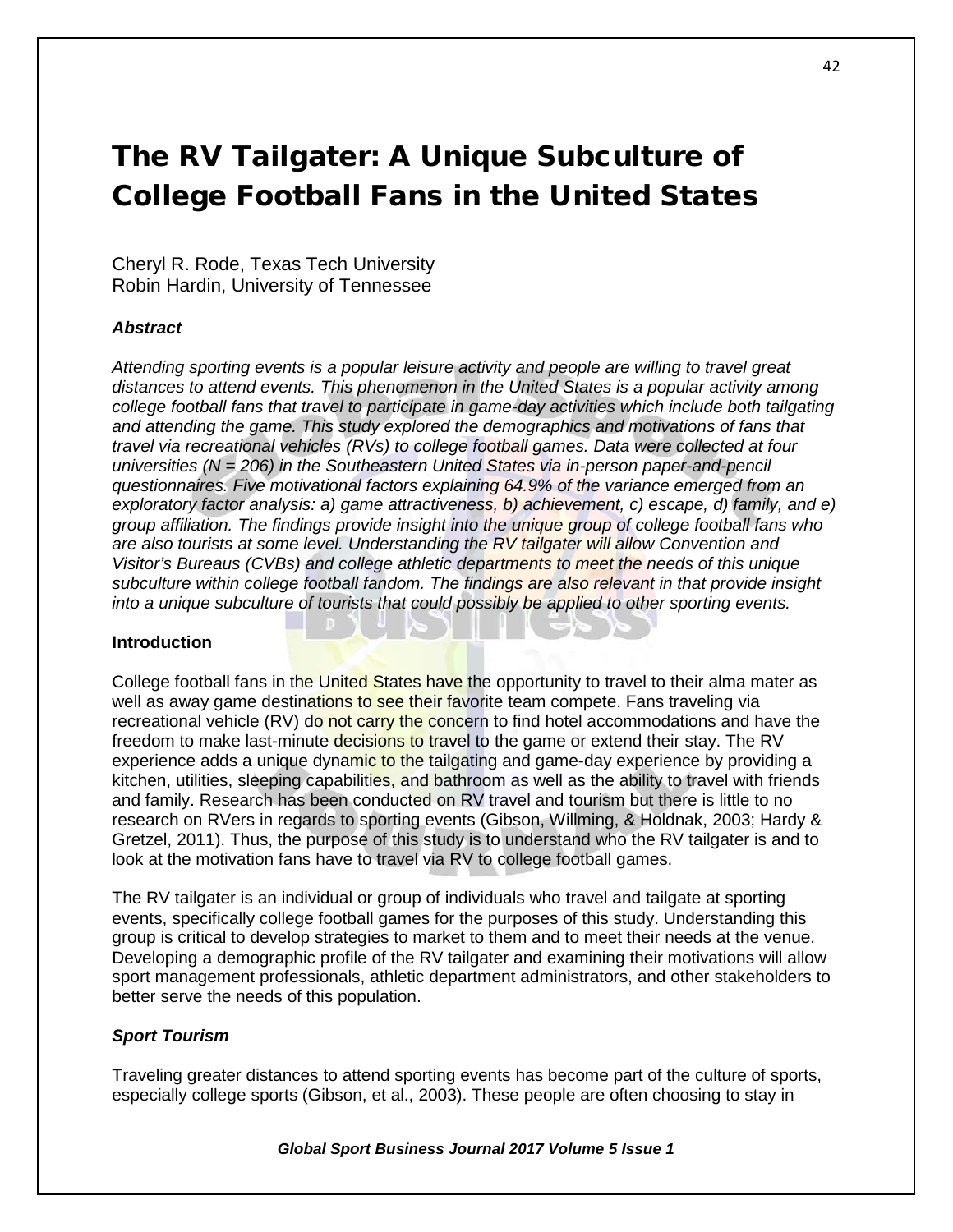hotels, dine out and may possibly stay longer than the event itself to visit other attractions in the area. This particular niche of the tourist industry has become known as sport tourism. Sport tourism has had a major impact on tourism and the tourism experience (Kurtzman & Zauhar, 2005). A number of definitions have been developed and modified for sport tourism despite it being a relatively new area of research and marketing (Gibson, 1998; 2005a; Hinch & Higham, 2005; Kurtzman & Zauhar, 2005; Leiper, 1990). Travelers must be either motivated or involved in sport while on a trip in order for it to be sport tourism (Hinch & Higham, 2005). Sport tourism itself is not just the participating or attending of an event as it can encompass visiting sports museums and facilities as well (Hinch & Higham, 2005; Kurtzman & Zauhar, 2005). Hinch and Higham (2001) defined sport tourism as "sport-based travel away from the home environment for a limited time" (p. 49). Gibson (1998; 2005a) provides a similar definition in that sport tourism explains those individuals who are away from their home community and are either actively participating, watching or visiting sport attractions.

Sport tourism is popular across the globe and sporting events are becoming "integral components of a global political economy" (Nauright, 2004). Hallmark and mega-events (i.e., the Olympic Games) are attracting tourists to countries to experience sport and a different culture. Sport tourism is being used around the globe to improve economic development by hosting large-scale sporting events and promoting tourism (Nauright, 2004; Roche, Spake, & Mathew, 2013). In order for a sport tourist to consider a sport destination, the location itself must solicit and host events that are attractive enough to entice sport tourists to visit (Roche et al., 2013). Destinations in any country or region will benefit from sport tourists when the event attracts a broad range of tourists that stay and partake in the sport-related event as well as other attractions in the area. These tourists will spend additional money in the area through hotels, restaurants and for sport and local merchandise (i.e., souvenirs). There is a growing demand for sport event consumption, which leads to fans traveling to new locations—both international and in their home country (Wright, 2007).

Gibson (1998, 2004, 2005) identifies the sports tourist to be either nostalgic, passive, or active depending on the event, length of stay and motivations behind the trip. Sport tourists may express varying degrees of involvement on a single trip or excursion. It is also possible the individual may express more than one behavior on a single trip. The nostalgic sport tourist has traditionally been viewed as someone who tours sports halls of fame or stadiums, but according to Gordon (2013), the nostalgia is displayed beyond the experiences. Gordon (2013) describes other possible definitions and examples of nostalgia sport tourism to include two general ideas of nostalgia—social experience and place or artifact. The place or artifact encompasses the sport memorabilia and halls of fame while the social experience might bring the individual back to the past where good sport memories were generated. Perhaps nostalgia is an important piece to why people are dedicated to travel to new and exciting locations to see their favorite team compete in a sporting event. Passive or watching sport tourists might be a spectator for a college football game, a professional basketball game or even a large-scale event such as the Olympics or World Cup (Gibson, 1998, 2004; Gordon, 2013). The active tourist travels to participate in a sporting activity either as an individual or in a group setting (Gibson, 1998). An active sport tourist might choose to play a round of golf while on vacation or participate in some other outdoor individual sport.

## *Recreational vehicle users (RVers)*

Sport tourism travel can involve trips around the globe to experience international events to fans traveling within their own country. One group of sport tourists that are unique to the United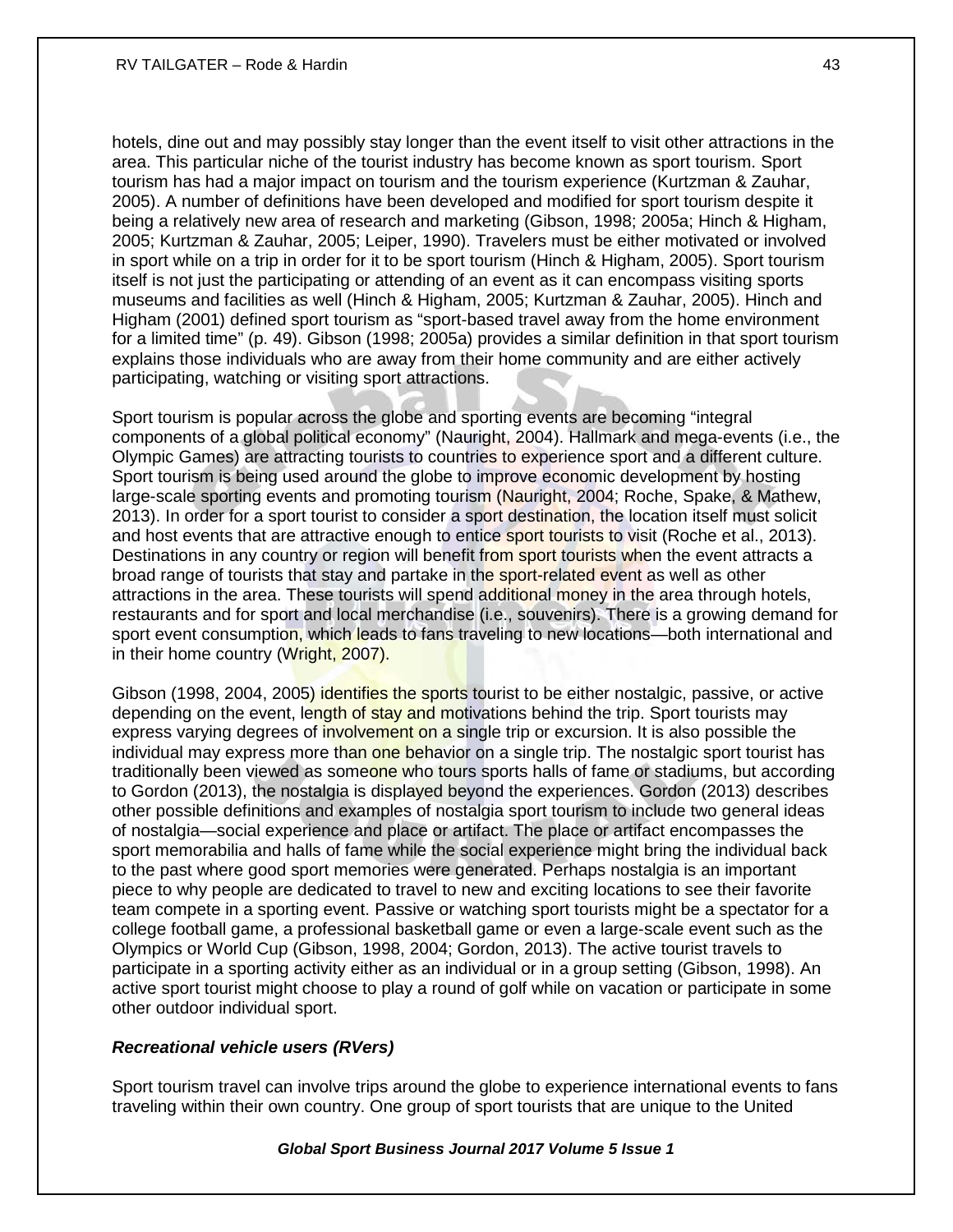States are fans who travel via RVs to attend college football games. These fans typically own some type of RV and will utilize this mode of transportation to travel to both home and away games to watch their favorite team compete. Traveling via RV is a popular pastime in the United States as RV ownership has increased in recent years to just under 9 million households owning a RV in 2014 compared to 7.9 million in 2005 (Recreational Vehicle Industry Association [RVIA], 2014). The RV industry was valued at more than \$10.8 billion in 2013 with those numbers expected to continue to increase. The reasons for this growth is the RV experience allows individuals to spend time together with family and friends as well as the cost savings as money is saved on meals, hotels and there is no need for airline travel (RVIA.org, n.d.). The RV owner can be described as older, married, nearing retirement or retired (RV Perceptions & Purchase Motivators: A Communications Planning Study, 2010).

The RV traveler or tourist can be defined as a person who takes a "camper trailer, van conversion, fifth wheel, slide-on camper, caravan or motorhome on holiday with them, and use the vehicle as their primary form of accommodation" (Hardy & Gretzel, 2011, p. 194). RV travelers generally have more time, money and the desire to have increased comfort when traveling (Hardy & Gretzel, 2011). The option to bring your own accommodations is highly appealing to the RV owner and allows them to be more independent in their travel habits (Hardy & Gretzel, 2011). The ownership of an RV also allows the traveler to have a sense of familiarity and comfort and which allow them to more adventurous in the travels and try new destinations (Kurtzman & Zauhar, 2005).

The RV is not just about accommodation and transportation but more about socialization and new experiences (Hardy & Gretzel, 2011). The actions of RV travelers can vary greatly across North America and could be divided into various sub-groups depending on the goals and intentions of the RV traveler (Hardy & Gretzel, 2011). The lifestyle of freedom and the opportunity to change travel plans on a whim is growing. This allows RV travelers the freedom to engage in additional activities in the region either before or after events to enhance the experience of the trip.

One advantage the RV allows is the ability of sport tourists to arrive early to an event and participate in pregame activities. A popular game-day activity in the United States is commonly referred to tailgating. Tailgating can be described as a ritual before sporting events that involves specific behaviors (i.e., eating, drinking, socializing) and are repeated for each sporting event (Drenten, Peters, Leigh, & Hollenbeck, 2009). The tailgate experience for fans varies from just attending the tailgate prior to the game to those who arrive via RV for a complete weekend experience. The tailgating experience has become a tradition for college football and many other collegiate and professional sports.

## *Fan motivation*

Several studies have examined motivations in regards to sporting events in a variety of settings (James, Breezeel, & Ross, 2001; Trail & James, 2001; Trail, Robinson, Dick, & Gillentine, 2003; Wann, 1995). James et al (2001) found tailgating is a long-term pastime, the motivations behind it included social interaction with friends and family, atmosphere, and of course, the food and beverages consumed at the tailgate. Wann (1995) developed the Sport Fan Motivation Scale (SFMS) in order to examine fandom amongst sport fans and included a number of possible motivations as to why individuals support a specific team or individual. Trail and James (2001) developed the Motivation Scale for Sport Consumption (MSSC) in order to examine motivations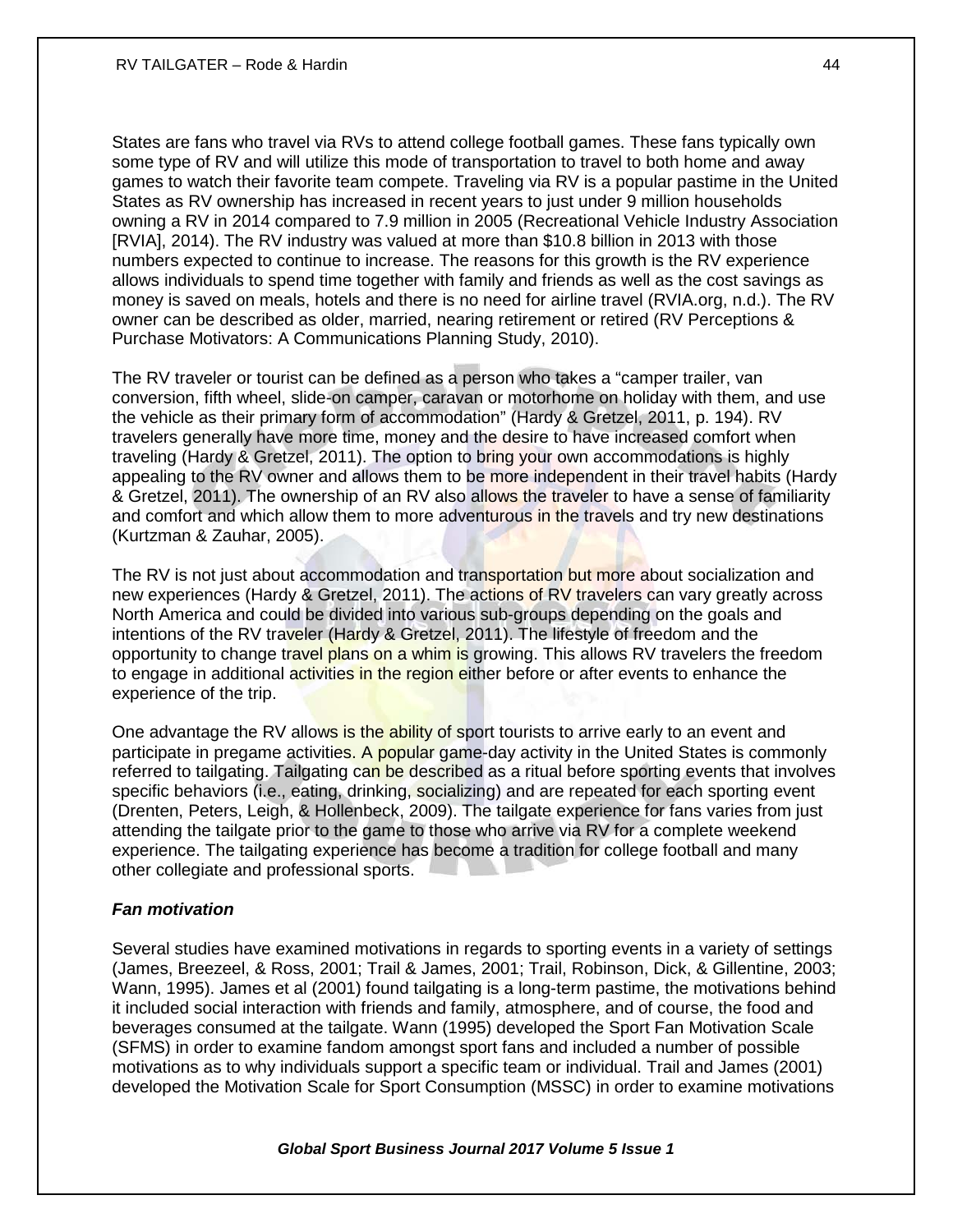of sport spectators and fans. The MSSC utilized many of the motivations from the SFMS and sought to increase the validity and reliability of the SFMS.

The aforementioned studies have identified the generally accepted motivations used in consumer research regarding sports. These are not stand alone dimensions as a combination of the factors could be influencing a person's decisions to take part in sport-related activities such as attending an event or participating in game-day activities. The motivations may vary by name and sport setting but there are 12 generally accepted motivations.

- 1. Social an opportunity for interaction with others in the group or those with common interests (James, Breezeel, & Ross, 2001; Trail & James, 2001).
- 2. Family the opportunity to spend time with (James, Breezeel, & Ross, 2001; Wann, 1995).
- 3. Escape removal from daily activities, a change in daily routine, or a break from the normal schedule taking the focus away from the hectic daily responsibilities (James, Breezeel, & Ross, 2001; Wann, 1995).
- 4. Eustress when the senses of an individual are stimulated or excited. Sport events create a sense of excitement for individuals with the anticipation of the match-up as well as the various activities occurring during the sporting event (Wann, 1995).
- 5. Group Affiliation desire to be part of the group or associated with a team or individual Wann, 1995).
- 6. Entertainment participating in the sport-related activity for enjoyment or fun (Wann, 1995).
- 7. Self-esteem –the feeling of pride when the team performs well (Wann, 1995).
- 8. Knowledge being aware of information or statistics about the game, team, or athlete (Trail & James, 2001).
- 9. Economic chances to gamble or place wagers on an event (Wann, 1995).
- 10. Aesthetics appreciating and admiring the skill, grace, and ability of athletes and their performances in competition (Wann, 1995).
- 11. Game Attractiveness the status of the event or something that will draw an individual to watch the event or athlete such as the World Cup or Super (Trail & James, 2001; Wann, 1995).
- 12. Achievement the feeling of triumph or success when the team or athlete is successful (Trail & James, 2001; Wann, 1995).

## **Theory of Planned Behavior**

Ajzen's (1985, 1991) Theory of Planned Behavior (TPB) set the foundation for this study The TPB is a modification of the Theory of Reasoned Action (TRA) which has been widely used in behavioral research (Ajzen, 1985, 1987, 1989, 1991; Fishbein, 1967; Taylor & Todd, 1995). The components of attitude and subjective norms in the Theory of Reasoned Action (Fishbein, 1967) are the basis for TPB with the addition of perceived behavioral control (Ajzen, 1991). Attitudes, or behavioral beliefs, expose the positive or negative attitude toward or about a specific behavior (Hrubes, Ajzen, & Daigle, 2001). In addition, the higher the intent to perform the behavior, the more likely the individual is to actually complete the behavior (Ajzen, 1991; Conner & Armitage, 1998; Cunningham & Kwon, 2003; Hrubes et al., 2001). TPB is utilized within this study to understand the motivations of RV tailgaters to attend college football games (attitudes, subjective norms).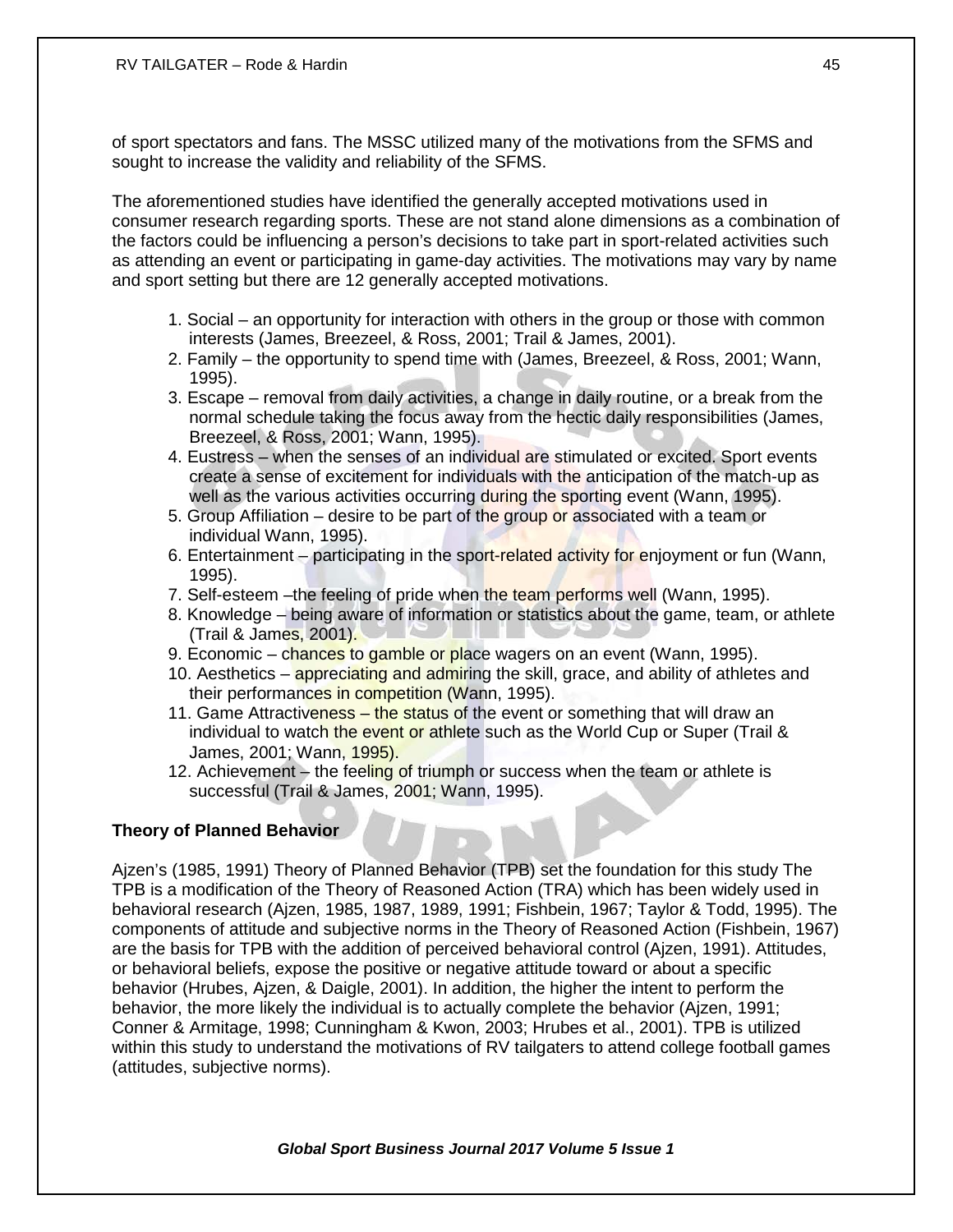The TPB is comprised of three behavioral components used "to predict the intentions to engage in a specific behavior" (McCullough, 2013, p. 148). These intentions will eventually predict the behavior or action of the individual (Conner & Armitage, 1998; McCullough & Cunningham, 2011; McCullough, 2013). The three components consist of attitudes, subjective norms and perceived behavioral control (PBC) (Ajzen, 1985, 1987, 1989, 1991; Cunningham & Kwon, 2003; Taylor & Todd, 1995). In this particular study, TPB can be used to predict the motivation of RV tailgaters to travel to college football games. Individuals compare the execution of a specific behavior (cost) to the possible outcome (benefit) which would determine if it is "worth it" to complete the action (McCullough, 2013). RV tailgaters must weigh the investment required to determine if the experience of traveling to a college football game in this capacity is worth it both in terms of cost and the time.

Social norms suggest that outside influences play a role in one's decision of whether or not to perform the behavior (Ajzen, 1985, 1991; McCullough, 2013). Tailgating is a ritual that fans enjoy with family and friends and adding an RV to the situation increases the pressure for others to join in with their own RV experiences. In contrast to attitudes, subjective norms is the pressure from outside sources to engage or not engage in a behavior (Ajzen, 1985, 1991; McCullough, 2013). The individual is more likely to perform the behavior as the intent of an individual to perform a behavior increases and societal norms become more favorable (Ajzen, 1991; McCullough, 2013; McCullough & Cunningham, 2011). The final piece of TPB is perceived behavioral control (PBC). Ajzen (1991) refers to PBC as the "perceived ease or difficulty of performing the behavior" (p. 188) as individuals may factor in previous experiences in the decision (Bamberg, Ajzen, & Schmidt, 2003; Cunningham & Kwon, 2003). Taylor and Todd (1995) add that PBC accounts for instances where the individual does not have complete control over the situation. For many college football fans, the reality of purchasing a RV and becoming part of the RV tailgater group can be difficult due to limited resources (i.e., time, income). Instead, these fans will engage in  $RV$  tailgating as a family or friend versus the owner of the RV.

The PBC piece of TPB consists of two components: facilitating conditions and self-efficacy (Ajzen, 1991; Taylor & Todd, 1995). This component might be critical to the RV-goer since the "availability of resources needed to engage in a behavior" (Taylor & Todd, 1995, p. 139) is critical since RV experience and associated expenses can be costly. Secondly, self-efficacy is an individual's certainty in the ability to execute the behavior (Taylor & Todd, 1995). PCB is concerned with the actual ability to engage in the behavior or activity and if an individual believes he or she can do it (McCullough & Cunningham, 2011; Taylor & Todd, 1995).

The TPB has been used in a variety of settings including sport. TPB has been used to examine the recycling behavior among sport fans and spectators as well as in a study on sport spectator's behavior at youth sporting events (McCullough, 2013; McCullough & Cunningham, 2011). Cunningham and Kwon (2003) investigated the intentions of individuals to attend a sporting event, and this theory was utilized studying the intentions of becoming a head coach (Sagas, Cunningham, & Pastore, 2006). Hrubes, Ajzen and Daigle (2001) examined the motivations of hunters, and Bamberg, Ajzen, and Schmidt (2003) used TPB to assess the travel mode chosen among travelers based on previous experiences.

## *Purpose*

Understanding the unique expectations and requirements of the typical college football RV tailgater will allow sport management professionals, athletic departments and city and regional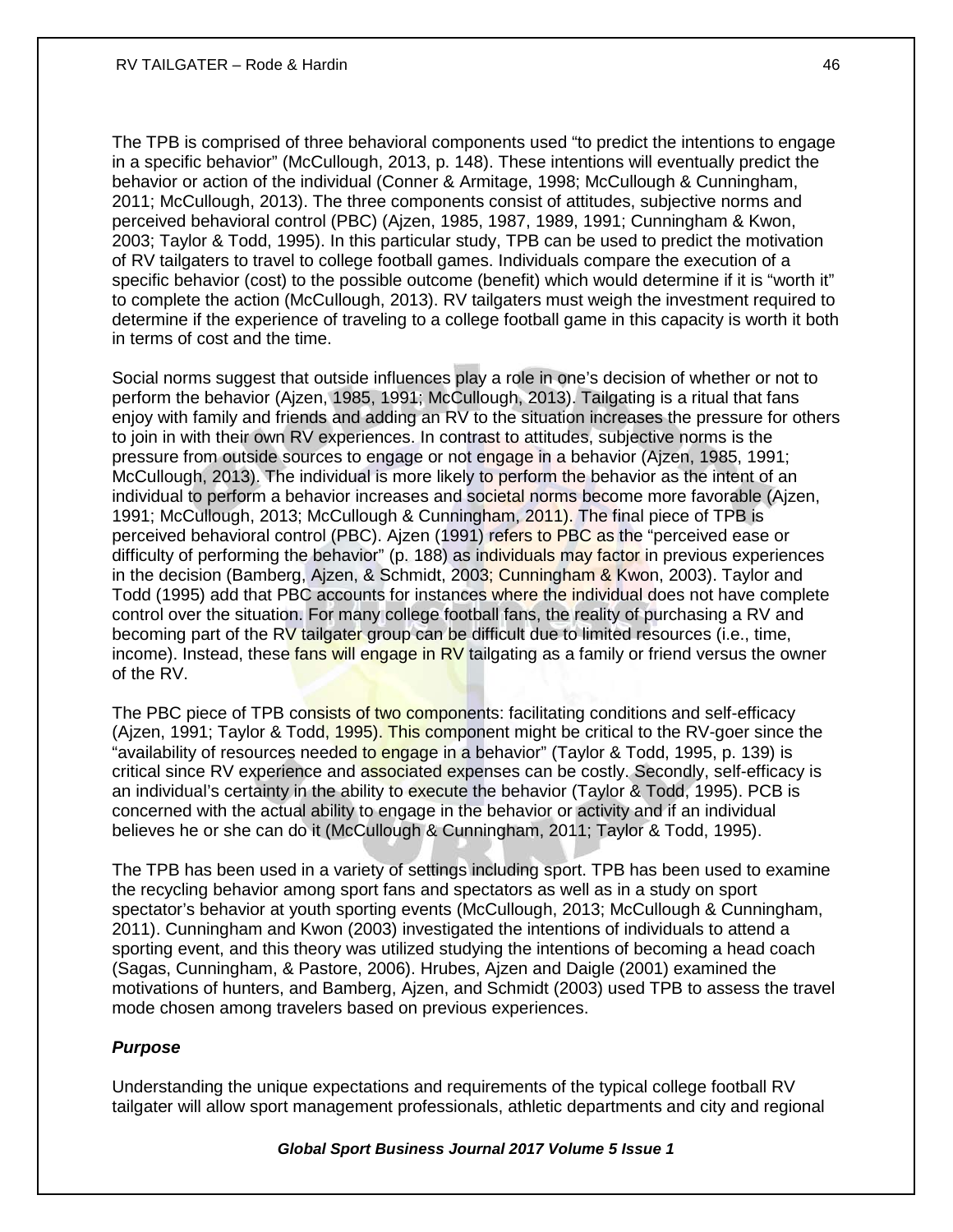tourist departments provide these travelers with additional opportunities while in the area. In addition, many of these college football RV tailgaters might be willing to purchase season tickets and donate to the university's athletic department in order to reserve a RV tailgating spot on campus. This dedication to football, athletics and the university will bring this type of sport tourist to the area multiple times per season offering several opportunities to extend the trip. Limited research has been done on this group of tourists because the general RV population is typically nomadic and traveling at the ease and convenience to where ever they like (Hardy & Gretzel, 2011).

College football games bring the promise to bring thousands of spectators, fans and other people to the area. It is important to sport administrators to understand this group so they create better relationships with the local CVB and tourism boards. The purpose of the study is to determine who the RV tailgaters are and why they attend games. This study looks to answer the following research questions:

- RQ1: What is the demographic profile of people who travel to college football games via RV?
- RQ2: What are the motivations of RV tailgaters to travel to attend college football games?

## **Methods**

#### *Instrument*

The Sport Fan Motivation Scale (SFMS) and the Motivation Scale for Sports Consumption (MSSC) provided the foundation for the instrument development (Trail & James, 2001, Schofield, 1983; Wann, 1995). The instrument measured eight motivational factors of eustress, escape, self-esteem, group affiliation, family, entertainment, achievement, and game attractiveness. The SFMS and MSSC included four other factors in addition to the eight previously listed. This study focused on the motivations as to why people were RV tailgaters so dimensions that measured actual event attendance were excluded. For example, aesthetics was not a motivation utilized in this study since the appearance and athletic ability of the athletes in the game were not related to traveling via RV. Twenty-five statements were used to measure the dimensions as respondents indicated their level of agreement on a 7-point scale anchored by strongly disagree and strongly agree. Demographic questions were included.

## *Data collection*

College communities reap the benefits of college football season by having up to eight weekends of booked hotels and tens of thousands of additional people spending money shopping and dining. These communities rely on this additional income and positive economic impact to boost the local economy each fall (Gibson et al., 2003). A sport tourist was defined for this study as someone who travels to the area with the primary intent to participate in game day activities in the RV parking section on the university's campus before, during, and after a college football game. In addition, any other fan that was part of the RV owner's party and/or traveled with the group was included in the study. Only those RVs parked in the campus designated parking lots were included in this study. All participants were 18 years of age or older.

The questionnaire was distributed at home college football games at four major universities in the same conference in the Southeastern portion of the United States. An institution was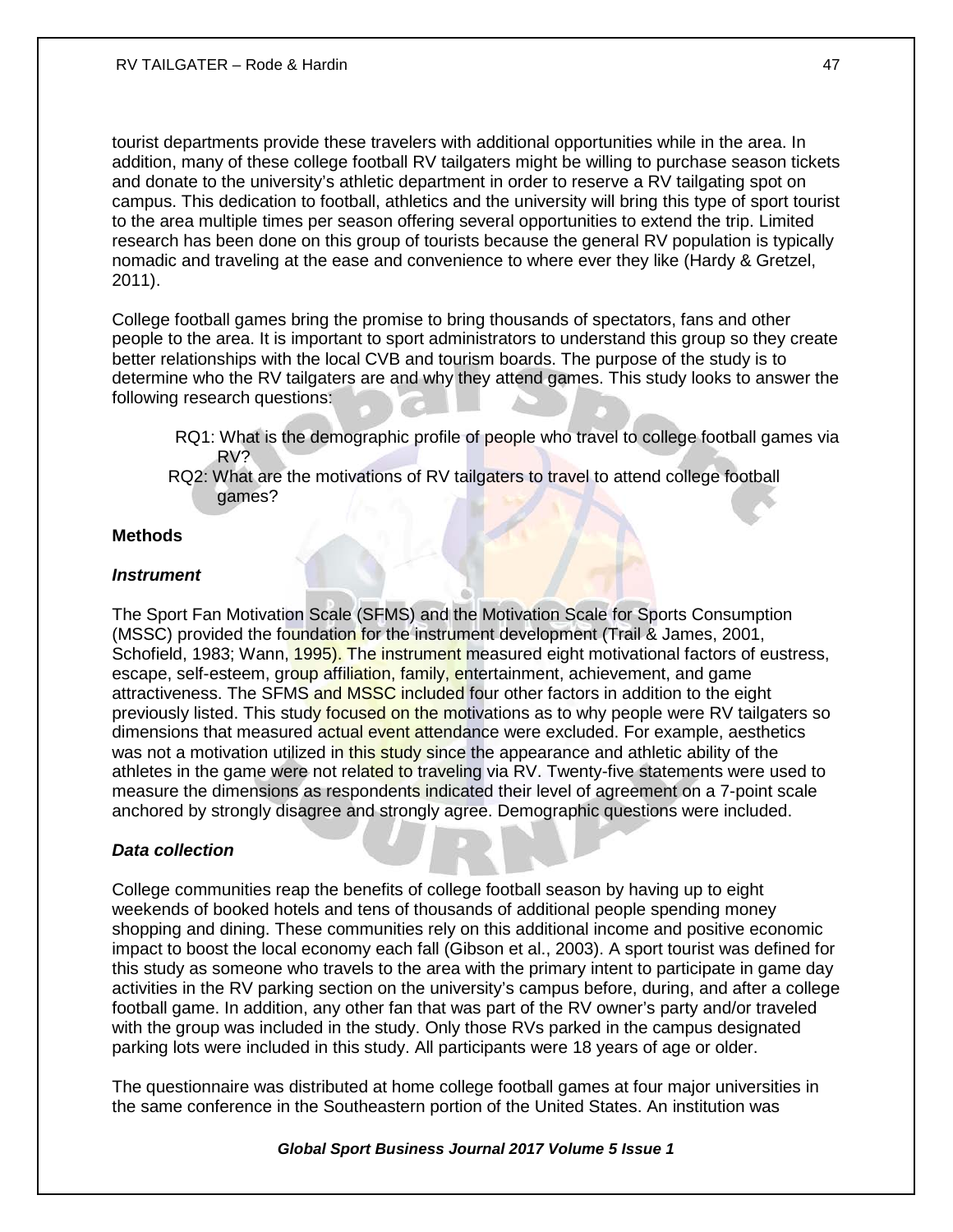deemed "major" by its athletic department's membership in one of the Power 5 conferences with the National Collegiate Athletic Association (NCAA). Data collection was conducted during four different college football weekends at four different Division I FBS institutions in the Southeastern United States. Those that provided permission to survey determined the games 4and institutions selected to participate in the study so there were limitations involved in the data collection. The questionnaire was distributed via paper-and-pencil in order to gain the largest amount of participants possible. Most game weekend RV parking opened the day preceding (typically Friday) a home football game, however, two opened earlier in the week. Members of the research team solicited participation by those in the RV parking areas which resulted in 206 completed questionnaires.

## **Results**

The RV tailgater in this study was typically 46 or older with 64.5% of all respondents fitting this description and were mostly married (77.2%). More than half (50.6%) had a household income of more than \$100,000 per year with 32.3% of the respondents having household income of more than \$150,000 per year (see Table 1). All types of RVs were represented by the participants: travel trailer, 5th wheel, Class A, Class B, Class B+, Class C and Class Super C (see Table 2). The most common type of RV present was the Class A at 43% of all respondents. The majority (70.1%) indicated that they owned the RV in which they traveled.

| <b>Table 1: Motivations</b>                                                                             |
|---------------------------------------------------------------------------------------------------------|
| <b>Motivation</b>                                                                                       |
| <b>Social Interaction</b>                                                                               |
| Interaction with others in the group, sitting near during an event or just the chance to socialize with |
| others (Trail & James, 2001)                                                                            |
| Family                                                                                                  |
| Spend time with family, it is important to tailgate as a family and experience time together (James,    |
| Breezeel, & Ross, 2001; Wann, 1995)                                                                     |
| <b>Escape</b>                                                                                           |
| Removal from daily activities or a change in daily routine, break from normal schedule (James,          |
| Breezeel, & Ross, 2001; Wann, 1995)                                                                     |
| <b>Eustress</b>                                                                                         |
| The senses of an individual are stimulated and excited (Wann, 1995)                                     |
| <b>Group Affiliation</b>                                                                                |
| The need to be a part of the group, avoid loneliness or alienation (Wann, 1995)<br>Entertainment        |
|                                                                                                         |
| Seen as a pastime, does not require actual skill unlike being an athlete (Wann, 1995)<br>Self-Esteem    |
| Feeling of triumph or success, especially when their team is successful/wins, fans will expand          |
| <b>their</b> connection with the team when it wins (Wann, 1995)                                         |
| <b>Knowledge</b>                                                                                        |
| Keeping up with the statistics (i.e., scores) of a team or athlete (Trail & James, 2001)                |
| <b>Social</b>                                                                                           |
| Spend time with friends, especially those who may live far away and do not see often (James,            |
| Breezeel, & Ross, 2001)                                                                                 |
| Economic                                                                                                |
| The chance to gamble or place wagers on an event (Wann, 1995)                                           |
| <b>Aesthetics</b>                                                                                       |
| The beauty of the game or athlete (Trail & James, 2001; Wann, 1995)                                     |
| <b>Game Attractiveness</b>                                                                              |
| The events, status or something that draws an individual to watch the game (Schofield, 1983;            |
| Wann & Waddill, 2003)                                                                                   |
|                                                                                                         |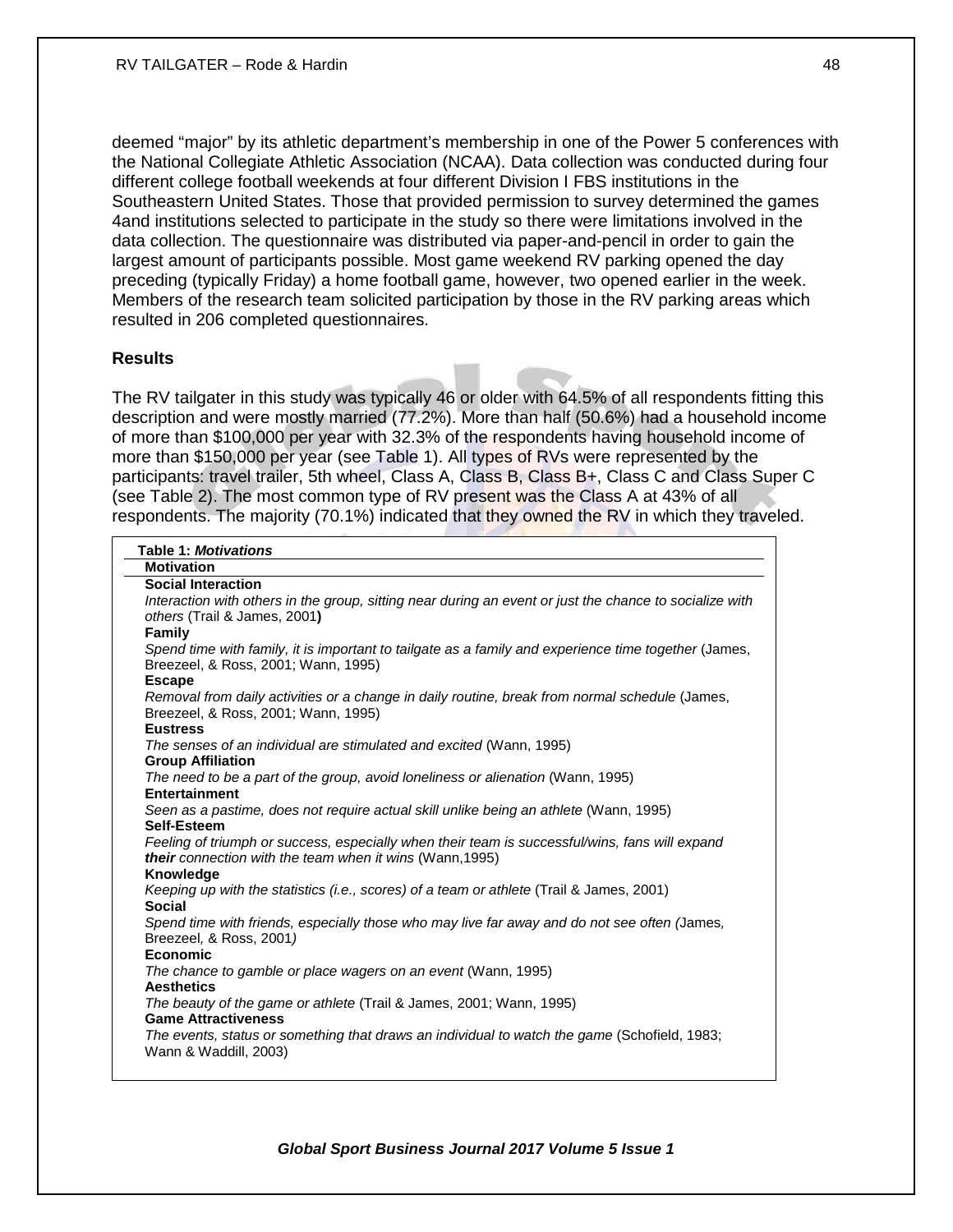| Characteristic          | n   | ℅    |
|-------------------------|-----|------|
| Age                     |     |      |
| 18-25                   | 28  | 13.8 |
| 26-35                   | 23  | 11.3 |
| 36-45                   | 21  | 10.3 |
| 46-55                   | 61  | 30.0 |
| 56-65                   | 42  | 20.7 |
| 66-75                   | 24  | 11.8 |
| 76 and older            | 4   | 2.0  |
| <b>Marital Status</b>   |     |      |
| Single                  | 32  | 15.5 |
| Married                 | 159 | 77.2 |
| <b>Domestic Partner</b> | 8   | 3.9  |
| Widowed                 | 1   | 0.5  |
| Divorced                | 6   | 2.9  |
| Income                  |     |      |
| Less than \$29,999      | 13  | 7.0  |
| \$30,000 - \$39,999     | 9   | 4.8  |
| \$40,000 - \$49,999     | 8   | 4.3  |
| \$50,000 - \$59,999     | 9   | 4.8  |
| \$60,000 - \$69,999     | 18  | 9.7  |
| \$70,000 - \$79,000     | 9   | 4.8  |
| \$80,000 - \$89,000     | 9   | 4.8  |
| \$90,000 - \$99,000     | 17  | 9.1  |
| \$100,000 - \$145,999   | 34  | 18.3 |
| \$150,000 and up        | 60  | 32.3 |
| Alumni-Home Team        |     |      |
| Yes                     | 76  | 37.6 |
| No                      | 126 | 62.4 |
| Alumni-Visiting Team    |     |      |
| Yes                     | 13  | 6.7  |
| No                      | 182 | 93.3 |

An exploratory factor analysis (EFA) with varimax rotation with Kaiser normalization was conducted to address RQ2. EFA is often used in the development of an instrument, but Costello and Osborne (2005) indicated that it can be used to investigate motivations. EFA has been utilized in other studies on motivations and perceptions (Huang & Hsu, 2009; Riaz, Rambli, Salleh, & Mushtaq, 2011; Sao & Green, 2008; Yoon & Uysal, 2005). This study utilized EFA to determine the motivations specific to the RV tailgater population. The orthogonal rotation—varimax—allowed for the distinct identification of each motivation (Schmidt & Watanabe, 2001).

Hair, Black, Babin, and Tatham (2005) and Yong and Pearce (2013) explained the importance of selecting the appropriate (i.e., not too many or too few) number of factors. Items with eigenvalues of 1.0 or higher were retained and the associated factors were identified (Kaiser, 1960) In addition, a scree test was analyzed to establish the natural break in the curve to select the dimensions. Five motivational

dimensions or factors expressed eigenvalues greater than 1.0 and explained 64.9% of the total variance (see Table 3). The five dimensions that resulted from the EFA were 1) game attractiveness, 2) achievement, 3) escape, 4) family, and 5) group affiliation.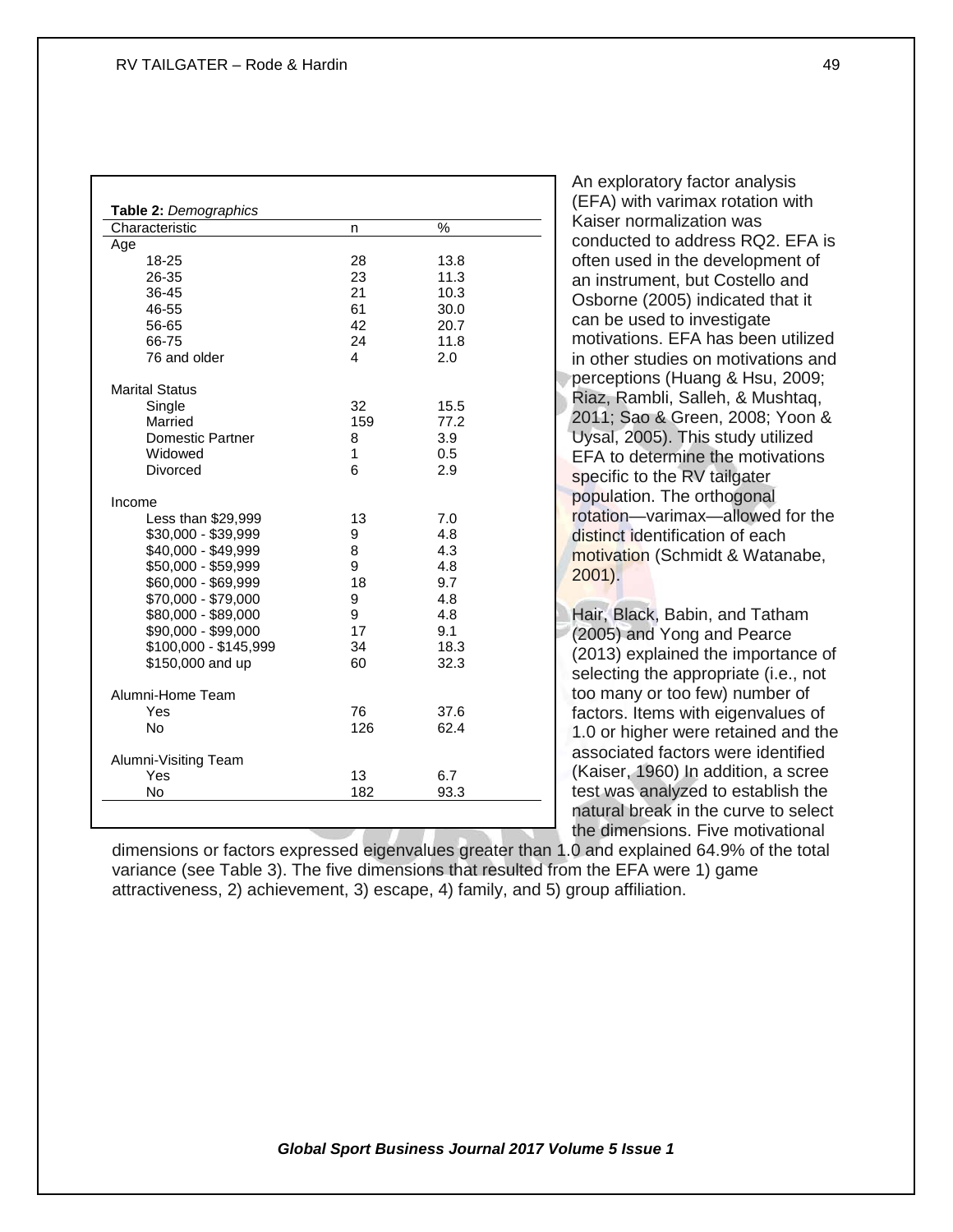| Characteristic                       | N              | $\%$ |
|--------------------------------------|----------------|------|
| RV Type                              |                |      |
| <b>Travel Trailer</b>                |                |      |
| Towable, Size ranges from 9' to 40'  | 37             | 20.6 |
| 5 <sup>th</sup> Wheel                |                | 15.1 |
| Towable, Size ranges from 25' to 45' | 27             |      |
| Motorhome: Class A                   | 77             | 43.0 |
| Most luxurious, amenities            |                |      |
| Motorhome: Class B                   | $\overline{2}$ | 1.1  |
| Camper/van                           |                |      |
| Motorhome: Class B+                  | 6              | 3.4  |
| Hybrid between Class B & C           |                |      |
| Motorhome: Class C                   | 20             | 11.2 |
| Built on a truck platform            |                |      |
| Motorhome: Class Super C             | 4              | 2.2  |
| Don't Know                           | 6              | 3.4  |
| RV Ownership                         |                |      |
| Yes                                  | 143            | 70.1 |
| No                                   | 44             | 21.6 |
| Rent                                 | 17             | 8.3  |

## **Discussion**

The RVIA has shown that the typical RV owner is in their late 40s and has a median income of \$62,000 (RVIA.org, 2014). The RV tailgaters in this study were a slightly older than the typical RV owner. More than 60% of the respondents were older than 45 with most falling between the ages of 46 and 65. This corresponds with literature that indicates the RV owner is near or at retirement age (Hardy & Gretzel, 2011). As the RV owner nears and reaches retirement, the flexibility to travel and adiust travel plans will increase since there is no work schedule to modify. One institution's RV parking area allowed individuals to arrive as early as Sunday and stay the entire week or even the entire season. This allowed access to the parking area but it was limited to athletic donors and season ticket holders. All four RV parking areas visited had varying degrees of restrictions on those who were allowed to purchase a permit and park in the area. Two parking areas only allowed athletic donors to receive a permit and "spot" within the RV area. The other

two parking areas required the purchase of season tickets to receive a season permit and a guaranteed spot, but also offered individual game permits as well as permits for RV tailgaters for the visiting team. The slightly older age of the RV tailgaters in this study might be a result of acquiring more disposable income would allow the purchase of season tickets, a season permit and provide donations to the athletic department and university.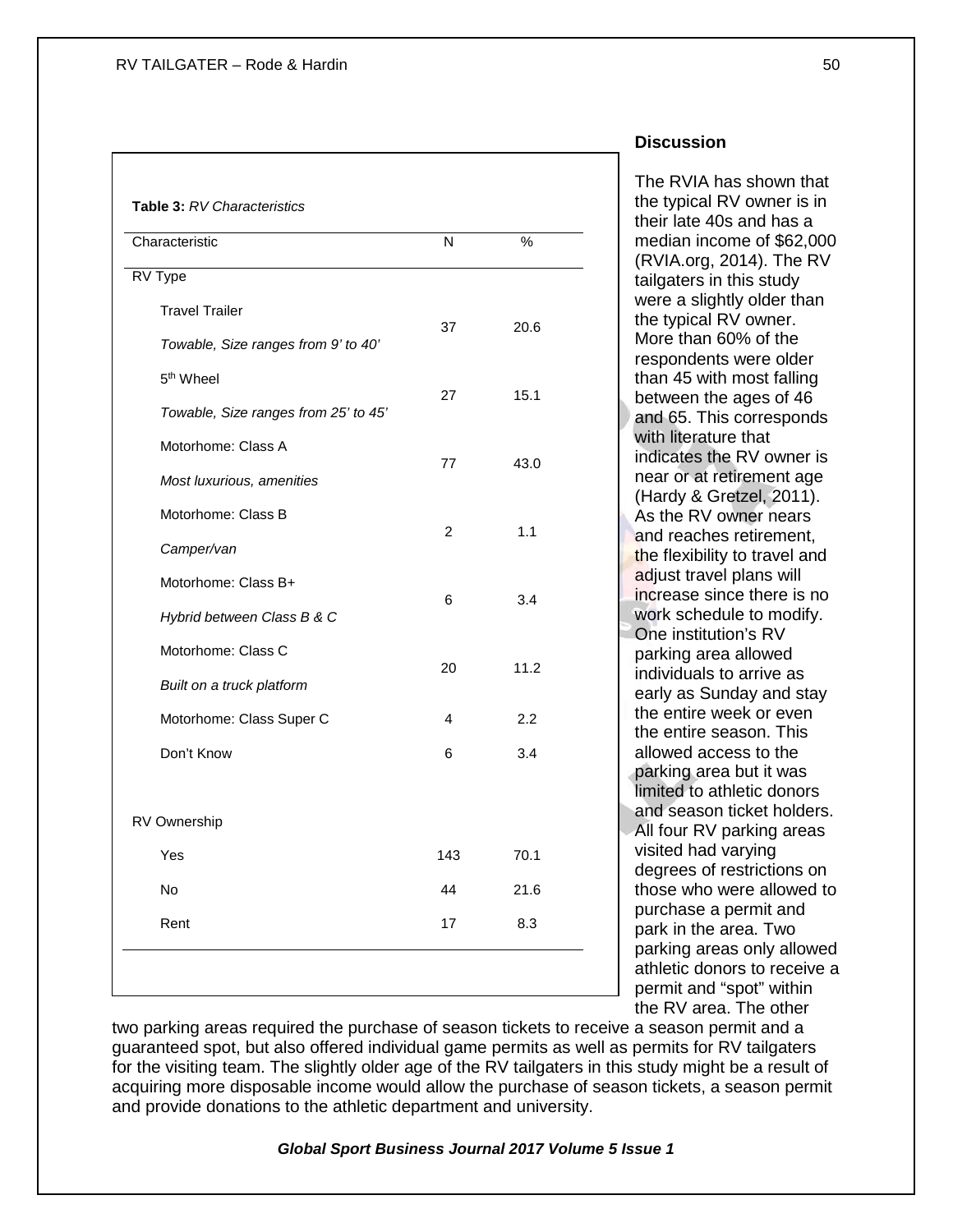The RV tailgater, in most cases, must purchase season tickets or provide a donation to the athletic department in order to be eligible for a RV parking permit. The minimum donation amount varies by school to secure season tickets, priority parking permits and RV parking spots. Approximately 50% of the RV tailgaters in this study had a household income of \$100,000 or more with 32% of the total sample indicating an income of over \$150,000. These numbers greatly exceed the RVIA's median income of \$62,000. The higher income levels allow the RV tailgater the luxury to donate the minimum, or even more, to secure a season long RV permit. One institution requires a minimum donation in order to be placed on a waitlist for the RV space, but despite a donation, a spot is not guaranteed in the premium spaces closest to the stadium.

Other demographics determined through this study included marital status and alumni status. More than 75% of all respondents indicated that they were married. The demographic category that was most interesting was the alumni status of the home and visiting institutions. All participants were asked if they were alumni of the home as well as the visiting team. For both categories, the overwhelming majority—62.4% (home) and 93.3% (visiting)—indicated that they were not alumni. It was expected that more would be an alumni of the home team since most of the RV parking areas were heavily populated for the home team and the requirement to purchase season tickets and donate to secure a RV parking permit. Typically alumni want to give back to the university and athletics department. There is a sense of loyalty as well as various motivations of team success, benefits of better tickets and parking and the chance for social interaction increase the likelihood of donations (Billing et al., 1985; Gladden et al., 2005; Staurowsky et al., 1996; Verner et al., 1998). Roughly one third of the RV tailgaters were alumni of the home team. This presented an interesting question as to why so many followed and donated to an institution that they did not attend. One possible answer is another family member is the alumnus, but that would make one think that alumni numbers would be more even. The numbers for the visiting team were even more lopsided with just 6.7% of those participating indicated being alumni of the visiting team. Only two of the institutions offered RV parking to non-donors and one-game passes. This could explain the low number of respondents indicating alumni of the visiting team.

All RV tailgaters were asked about the ownership of the RV that was brought to campus. A small number of the RV tailgaters (8.3%) indicated they had rented the RV used for the weekend. These particular RV tailgaters indicated that one weekend was chosen each football season for the group to get together and travel to a new sport destination, tailgate and attend the game. They did not meet the typical RV demographic and were much younger in age, newer in their careers and not quite financially stable enough to carry the cost burden of owning and maintaining any type of RV. As expected, the majority (70.1%) of the RV tailgaters owned the RV that was used for the weekend. Those who own the RV expressed the importance of being able to bring their belongings, pets, and beds along for the trip. Several also indicated purchasing the RV for the sole purpose of attending college football games. Hardy & Gretzel (2011) explained the appeal to RV goers to bring possessions from home when traveling and it might reduce the stress of being gone for an extended period of time.

One institution's RV parking area hosted someone from the RV industry the evening before the home football game. This individual provided a meal for all RV tailgaters present as well as a number of products to be given away in a drawing. The prizes ranged from small kitchen items to storage covers for the RV. This presence may have been allowed because of the location and type of RV parking available. The RV parking area was built off-campus specifically for RV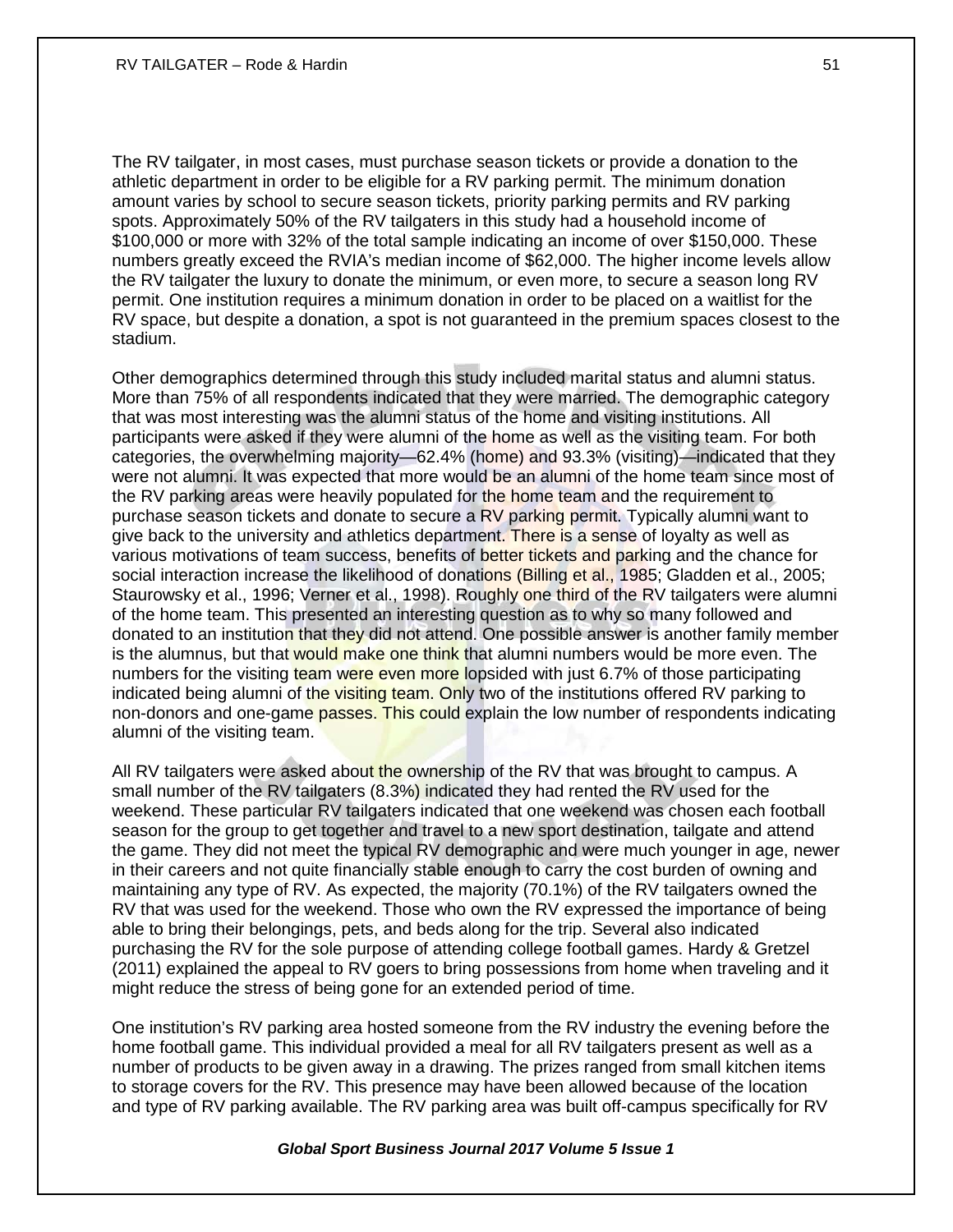tailgaters and was set up like a typical RV park instead of a traditional parking lot allotted for RVs during a home football game weekend. No other institution allowed outside individuals (those permitted to park in area or with the RV tailgater) into the parking area. This was a limitation in regards to data collection as well as the athletic department controlled if and when data could be collected.

## *Motivational factors*

A number of motivation factors were identified regarding sport consumption, tourism, and RV travel during the conceptualization of this study. Eight motivation factors were determined to fit this study best after an examination of research on motivations to consume sport and included in the instrument. The goal of this study was to understand the motivations for the RV tailgater to travel to college football games with a RV and five factors emerged through the exploratory factor analysis: 1) game attractiveness, 2) achievement, 3) escape, 4) family and 5) group affiliation.

Game attractiveness accounted for the most variance and included 11 items from the questionnaire. This dimension was comprised of items from eustress, entertainment, game attractiveness, achievement and self-esteem. Not only does it include the excitement of highly ranked teams playing one another, but also the sense of pride and well-being from watching their favorite team compete. Rivalry games as well as match-ups of highly-ranked teams add a level of attractiveness to sport fans. Achievement is related to game attractiveness in that it creates a sense of pride and accomplishment when your team wins. Items from achievement, self-esteem and game attractiveness were collapsed into this dimension. Sport fans share the successes and losses of the team (Dionisio, Leal, & Moutinho, 2008). This type of vicarious achievement by sports fans brings students, fans and alumni together to watch and experience sport (Trail, Fink & Anderson, 2003). Fans who highly identified with a specific team will expect the team to perform at a higher level (Trail et al., 2003). Everyone wants their team to perform well and win, especially during the "big game", but some fans take it to another level and feel that sense of achievement or accomplishment when the team wins.

College football fans as well as much of society find themselves immersed in their work and personal lives and look to sport for an escape. Escape is removing oneself from the norm of our everyday schedules and routines (James, Breezeel, & Ross, 2001; Wann, 1995). RV tailgaters have the opportunity to escape the stress by spending the weekend on a college campus, enjoying family and friends and watching their favorite team compete for a win. Football fans often refer to other fans as their "family." College football game weekends, tailgating and especially RV tailgating provide ample opportunities for alumni and fans to interact and spend quality time with their family. These weekend adventures allow individuals to experience the college campus and game day atmosphere together as a family (James, Breezeel, & Ross, 2001; Wann, 1995). Group affiliation provides an outlet for fans to be part of their intimate group, but the entire fan base (Wann, 1995). Students, alumni, family and friends associated with the university all have one thing in common: the love of the institution. During the game, fans often high-five one another when something great happens, regardless if they know the person next to them or not. These three motivations are very closely related in that RV tailgaters want to escape the hectic work week and spend it with family and friends enjoying college football and tailgating.

Game attractiveness encompasses several areas including the entertainment value of the event, closeness of competition, and excitement among others. It accounted for 32.8% of the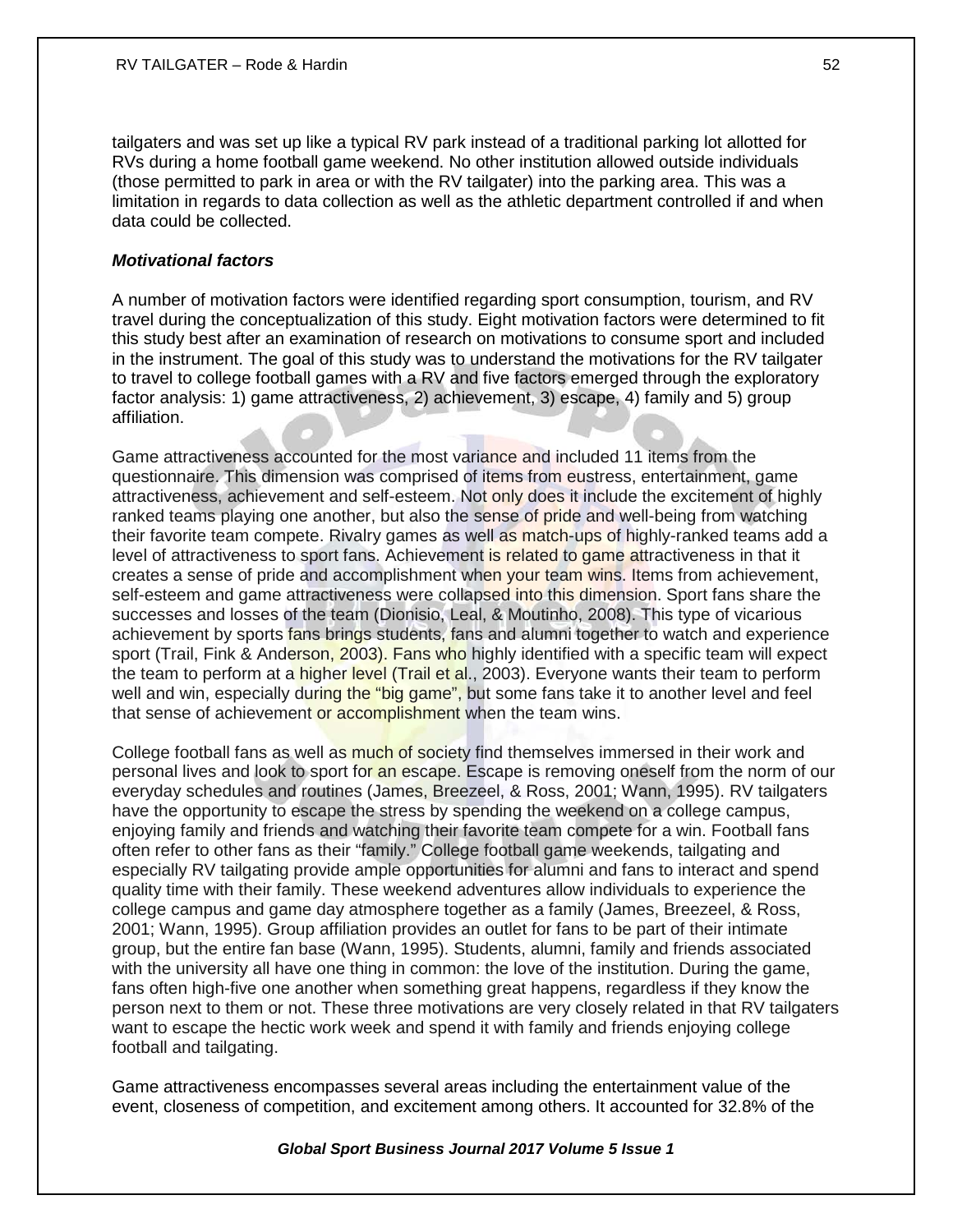variance in the EFA. Athletic departments typically have differential prices for games throughout the season with the marquee match-ups bringing more per ticket than a non-conference opponent. Match-ups between two highly ranked opponents or rivals within a conference allow athletic departments to raise the ticket price since the demand is high. Due to the high demand, more tickets and additional concessions will be sold during the game. Marquee match-ups may only be available to season ticket holders and not to the general public. The demand and desire to see these high profile games in person create the need for fans to purchase season tickets. When a game is highly attractive the outside influences (i.e., societal norms) increase toward an individual and the pressure increases to attend the game. Fans don't want to miss a highly anticipated match-up, especially in the case of a win. The RV tailgater will most likely have season tickets to the game since many RV parking spaces on campuses have made this a stipulation to even be considered for a spot.

The excitement of the game can be expanded beyond the game for the RV tailgater. The ability to arrive on a Friday, or earlier in some situations, and tailgate the entire weekend allows for the excitement to build throughout the weekend as the game approaches. Once the game ends the excitement is extended through the remainder of the weekend without the fan ever needing to leave campus. As the RV tailgater, once all food and beverages are purchased for the weekend, there is no need to leave campus. The community will not reap the economic benefits of additional travelers if they have pre-purchased groceries for the weekend. However, if CVBs and other tourism authorities in the area understand this traveler and the reasons for coming to the area, they can find different ways to market the RV tailgater and entice them to stay longer in a local RV park.

Fans of a given sport team will feel a sense of achievement or accomplishment when good things happen with their favorite team, especially when the team wins. Achievement was the next biggest dimension from the EFA and accounted for 11.7% of the variance. Within this dimension, the RV tailgaters felt like they won or were winners when their team won. This is interesting as most of the RV tailgaters were not alumni of the home or visiting team. Some sort of identification with the team has occurred in the past whether it is a family member, son or daughter, or just a fondness for the team in question. People like to feel good about themselves and the teams they follow, so when the team or institution is successful, it makes alumni feel good about themselves.

Fans, including RV tailgaters, often enjoy sporting events because it gives them the opportunity to escape from the everyday struggles and stress of life. No one is immune to life's daily stresses and they vary from person to person. Sport is a great chance to escape the stresses, even if it is just for a few hours while attending a sporting event. RV tailgaters have the chance to escape the daily stresses for more than just the few hours of the game, but for the entire weekend. The event itself provides a temporary reprieve from the hectic day-to-day battles (Wann, Bilyeu, Brennan, Osborn, & Gambouras, 1999; Wann, Grieve, Zapalac, & Pease, 2008). Another study has shown that fans consume sport and sport information as well as shopping online as a diversion from daily stresses (Hur, Ko, & Valacich, 2007). Hur et al. (2007) states that "diversion is measured by capturing perceptions of pleasure, willing to escape from daily work, and enjoyment when using sport-related Web sites" (p. 525).

As RV tailgaters, the opportunity to spend the weekend on a college campus, enjoying sport, family and friends is a perfect example and opportunity to escape the struggles of daily life and work. Spending the weekend with family, friends and other fans of the same team can provide the escape needed to balance out the stressors in life (Chen & Funk, 2010; Gibson & Yiannakis,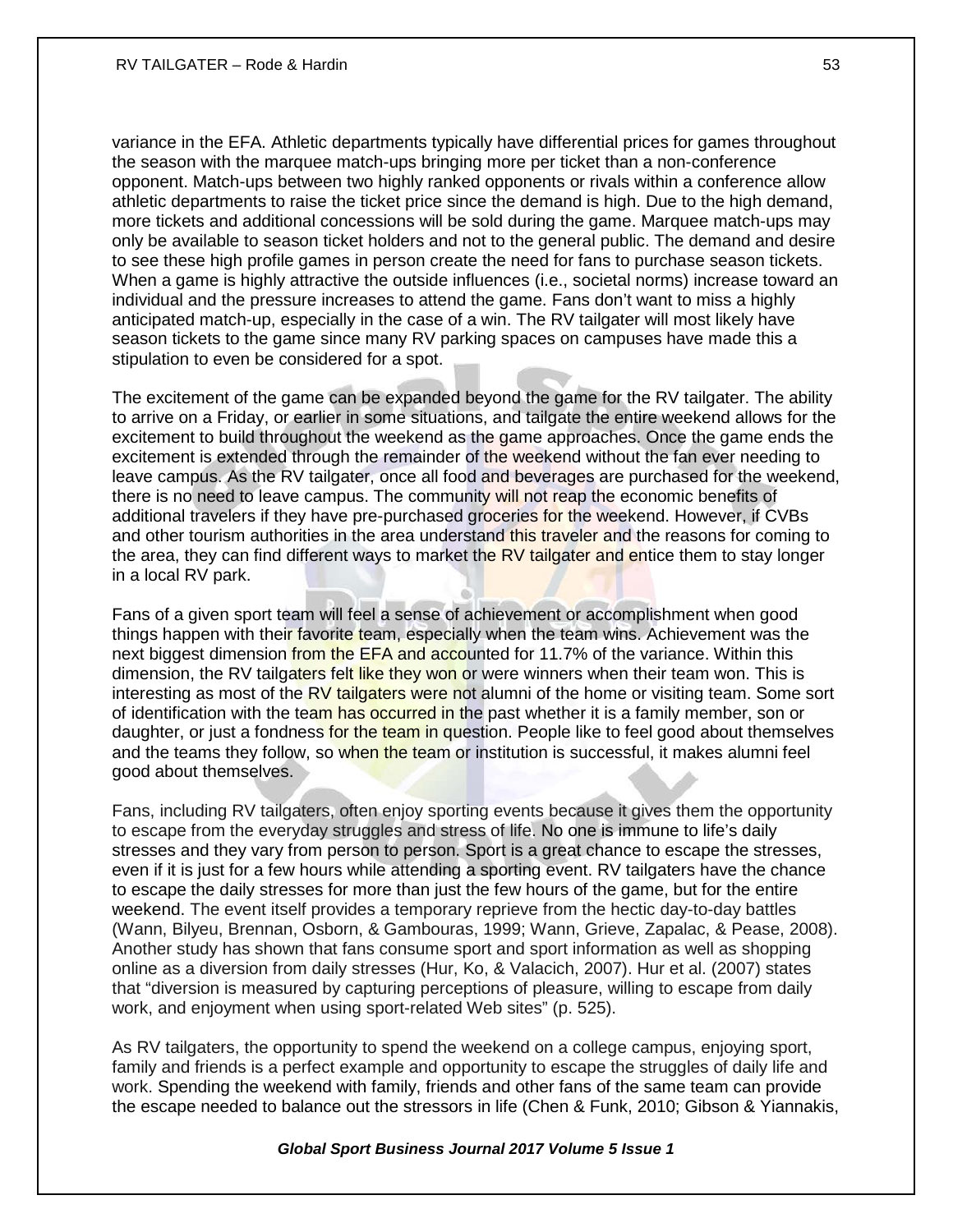2002). The subjective norms—or the pressures from others—are present in RV tailgating. Individuals feel the pressures from family and friends to take a break from the daily routine to attend the game and RV tailgate. This aspect of TPB creates future RV tailgaters as they escape the stress and enjoy the camaraderie and festivities of RV tailgating. These RV tailgaters will experience the uniqueness of the RV tailgate—accommodations, kitchen, bathroom—and formulate a plan to one day become a RV tailgater. In addition to the sporting event, the flexibility of the RV allows the RV tailgater to spend more time in the area resulting in a need to find additional recreational activities. This is beneficial to the community—both city and university—since additional tourism and entertainment dollars will be spent in the area. Many areas have museums, outdoor parks and numerous other attractions to offer. When the university and city work together and understand the RV tailgater, appropriate travel information can be provided to the RV tailgater along with information for other RV parks within the area for either before or after the game weekend.

RV tailgaters expressed the importance of the opportunity to be with family and friends while having a comfortable place to tailgate and spend the weekend without the need to travel from hotel to campus for the weekend (James et al., 2001; Wann, 1995). It provided a "home base" for people to meet, visit, spend time with each other, eat a little and have a place to rest. The ease of having the RV on campus, within walking distance of the stadium, provided more time to tailgate before the game and a place to gather immediately following the game. Fans of a particular collegiate team want to be involved with the team and be part of the experience. RV tailgating provides an opportunity for fans to meet societal norms of attending and participating in tailgate activities. While not all RV tailgaters attend the game, the prospect of seeing family and friends throughout the weekend is a reason to be a RV tailgater.

Another reason fans enjoy sporting events is to spend time with family (Smith & Stewart, 2010). While not all members may be a fan of sport, a team following creates a time for family to get together and enjoy each other's company. Allegiances are often created toward specific teams based on family history, a family member attending the university or having some type of affiliation with the university (Raney, 2006). In relation to the attitude dimension of TPB, the RV tailgater will travel to the destination and tailgate but may not necessarily attend the game. The reason for travel is solely to see and visit family. This cost-benefit allows the RV tailgater to see a new destination, visit family and *friends* while still having the convenience of the RV. This RV tailgater might stay at the RV during the game despite subjective norms of attending the game with the group.

Finally, group affiliation is the enjoyment of being part of the group. At sporting events you have your personal group of friends to tailgate and have fun with, but you also have the larger group of the entire fan base as well. In essence, you have the "desire to identify with something bigger than oneself" (Smith & Stewart, 2010, p. 161). Fans of a specific sport team will have some things in common as it relates to the fandom of the team. Despite having different backgrounds, the shared idea of watching your team and experiencing the sport allows individuals to be part of "the group." The RV tailgater might bring all members of the family to the tailgate along with close friends as well as some new friends. Not all members of the tailgating party may be interested in the outcome or experience of the game, but the time spent and camaraderie experienced over the weekend is important to feeling part of the group. PCB is the individual's ability to engage in a particular behavior. A majority of the RV tailgaters in this study have found a way to become RV owners and active RV tailgaters due to the age and income demographics of this group. The older age, which provides flexibility in time off from work, coupled with higher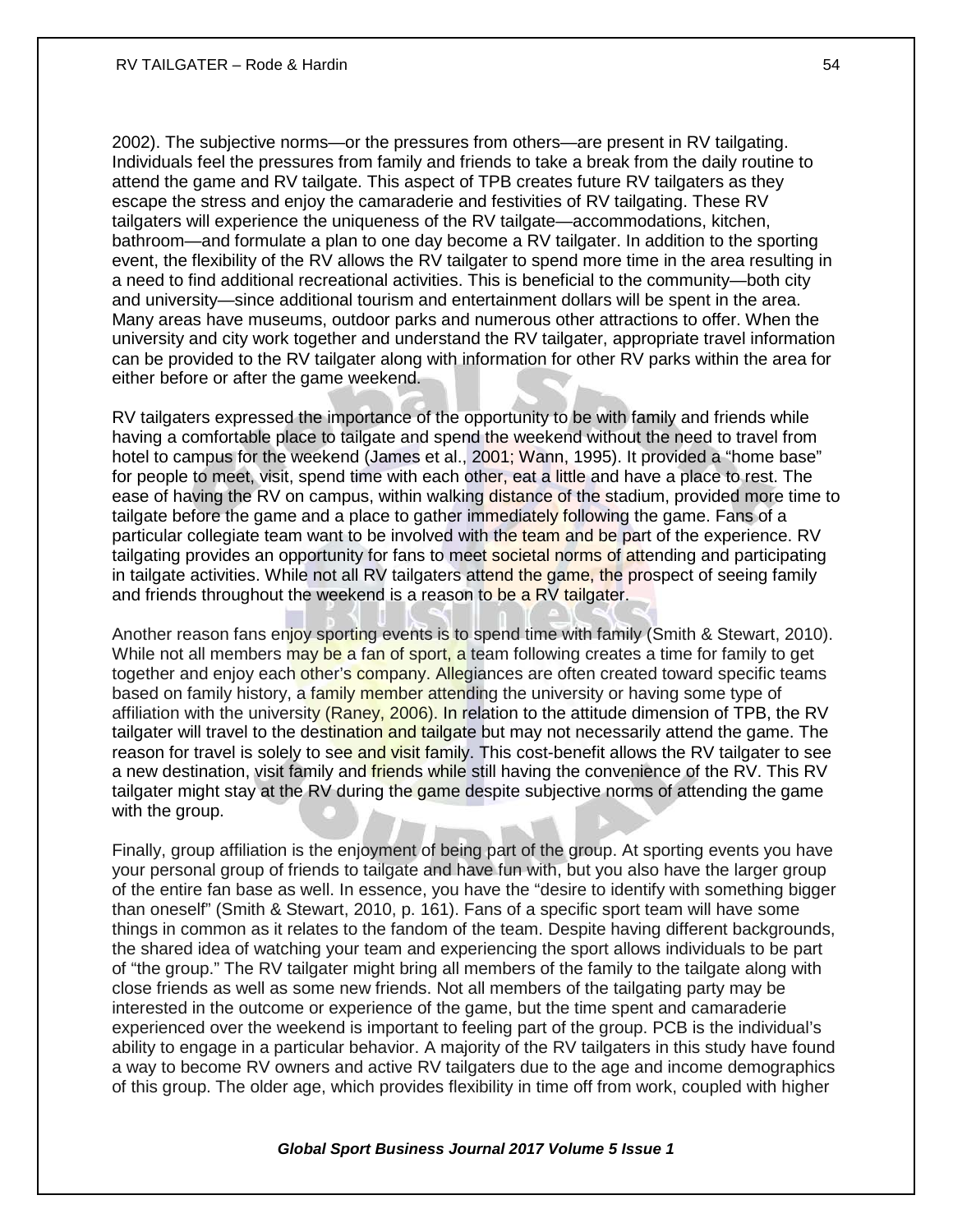#### RV TAILGATER – Rode & Hardin 55 and 50 and 50 and 50 and 50 and 50 and 50 and 50 and 50 and 50 and 50 and 50 and 50 and 50 and 50 and 50 and 50 and 50 and 50 and 50 and 50 and 50 and 50 and 50 and 50 and 50 and 50 and 50 a

incomes has allowed individuals to not only purchase a type of RV, but also the ability to secure college football season tickets and a reserved RV parking space for the duration of the season.

TPB was utilized to understand the motivations for attending sporting events (attitudes, subjective norms) and traveling to the sporting events with a recreational vehicle (subjective norms and perceived behavioral control). Cunningham and Kwon (2003) looked at the need for a theoretical base for TPB within sport management. Motivations were looked at using TPB and they discussed how the three aspects of TPB—attitudes, societal norms and PBC—were different for sport rather than exercise science settings. They also found a "positive relationship between attitudes towards a team and intentions to attend a game" (Cunningham & Kwon, 2003, p 140). In relation to this study, when RV tailgaters and fans feel part of the group and experience achievement by their team, they are more likely to travel to, attend the game and RV tailgate with other followers of their team. Funk, Haugtvedt and Howard (2000) examined various theories used for behavior intentions and motivations. TPB shows that attitudes added in the anticipation of a behavior thus creating the motivations for future actions. RV tailgaters enjoy the experience of RV tailgating (attitude), they often feel the need and want to be part of the tailgating experience (societal norms) and eventually will be motivated to purchase their own RV and join the RV tailgating experience on a seasonal basis (PBC).

Sport fandom is evident in all sports around the world. Sport fans—and nostalgic sport tourists—will purchase various types of memorabilia to commemorate their team and to remember the experience (Hughson & Free, 2006). Due to the lack of literature on RV tailgating, it is difficult to assess if RV tailgating is a phenomenon in other parts of the world for soccer or any other international sport. This study could provide a foundation to build on research in other parts of the United States and the world on being who travel via RV to sporting events.

#### *Implications*

The RV tailgater has been provided a unique way to experience college football, the tailgate and the overall game-day experience. Societal norms have shown that tailgating is part of the general game day activities. When anyone mentions college or professional football, the tailgate and all included food and activities are also part of the conversation. However, many do not mention the experience of the RV tailgater.

This study has provided insight as to "who" the RV tailgater is and how this group compares to previous studies on sport fan consumption, motivations and RV owners and travelers. This knowledge will allow CVBs and universities to provide a better game day and weekend experience for the RV tailgater. While many motivations have been identified for sport fans in general, the motivations specific to RV tailgaters have been identified. Understanding which motivations are important to the RV tailgater will allow both the institution and the city or CVB to spend marketing dollars in a more efficient way to entice repeat travel to the area and not just for a sport event. For example, RV tailgaters are interested in spending time with others and escaping the daily hassles of work. When CVBs and athletic departments are working together, a package can be created and offered to RV tailgaters to extend their stay and take in the local attractions and museums.

Cities and universities often work independent of one another when attracting individuals to the area. The cities are looking to bring new and repeat tourists to the area while universities are looking to attract new students. However, with these students, come the family and friends as well. This can translate to new dollars spent in the local community for everyday living but also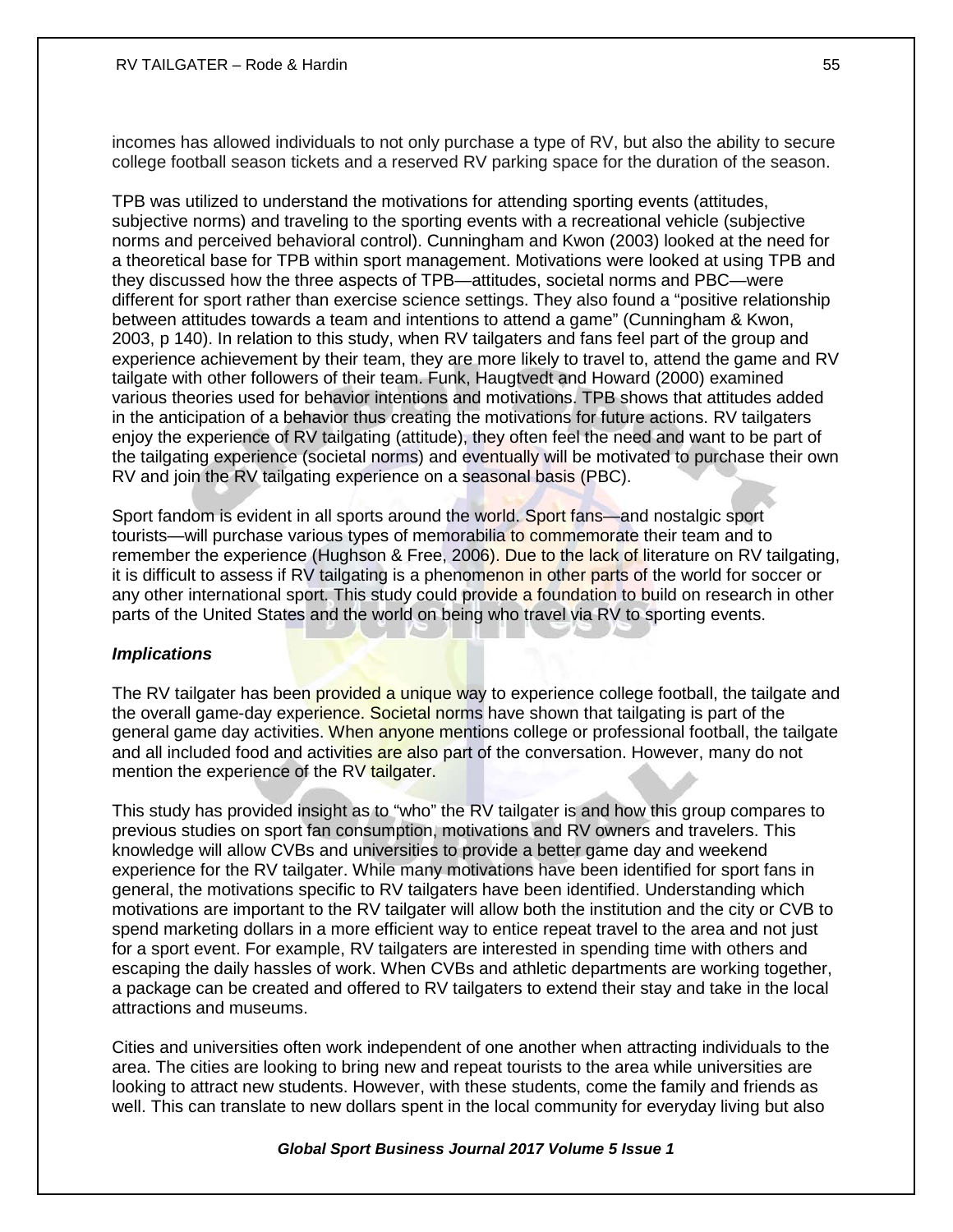include sporting events and game weekends. The CVBs often are tasked with attracting new events to the area, but also tourists.

University athletic departments should work with the local CVB to market to the RV tailgater. These sport tourists often have the flexibility to adjust their travel schedule without much additional cost since their travel vehicle is also their accommodations. Now that the demographics of the RV tailgater are known, it will be easier for CVBs to provide information on specific attractions that are popular to similar demographics. For example, travel or admission packages can be created to entice the RV tailgater to stay beyond the game weekend and visit local museums, wineries, or other attractions. Athletic departments could be the vehicle to distribute the tourism information to all individuals who purchase the RV parking permit.

Many institutions are located within larger cities and are bound by other areas of the city and cannot add additional parking areas for tailgaters or RV tailgaters. The athletic department and CVB can provide information to potential RV tailgaters – specifically those for the away team – about RV parks located off campus, but within the area. This information could be administered via email or postal mail, depending on the contact preferences of the individual. The athletic department stands to gain as well. If the RV tailgater has a good experience on campus and in the community, the likelihood of return travel as well as season ticket and permit purchase will increase.

The athletic department has an opportunity to provide services to the RV tailgater. The RV tailgater may or may not bring another mode of transportation to campus. This could severely limit travel and spending in other areas of the city or region if no other vehicle is available for the RV tailgater to leave the RV parking area. Some potential services could be a grocery service. This service would allow the RV tailgater to select needed groceries, paper goods or other needed items from a predetermined list of items. The items would be purchased and available to the RV tailgater during set-up preventing providing a stress-free option to get needed supplies that were either forgotten or needed to be purchased upon arrival. Fans often want to document their trip by purchasing athletic merchandise on the trip. A traveling bookstore or cart located within the RV tailgating area would allow fans to purchase a new t-shirt or hat for the game. Both of these options allow for additional spending in the area and benefit both the city (i.e., taxes) and the athletic department (i.e., sales revenue).

Few studies have been conducted where the RV tailgater at a college football game was included as a specific part of the sample. Those who attended the game with an RV were used as a way to distinguish parking privileges for the fans versus the reasons and motivations for attending and tailgating with a RV (Gibson et al., 2003). It is important to understand this subculture of college football fans and sports in general.

## *Limitations*

Only four institutions were utilized for this study. This limited the number of potential RV tailgaters who could be invited to participate. Another possible limitation is the day of data collection. All data were collected on a Friday before the home game. In theory this made sense so as not to interfere with game day activities and the potential to get more individuals willing to participate. However, in reality, very few of the RV tailgaters actually arrived on the Friday before the game. Since game start times are typically announce one to two weeks in advance, it was difficult to determine the best game weekend for data collection.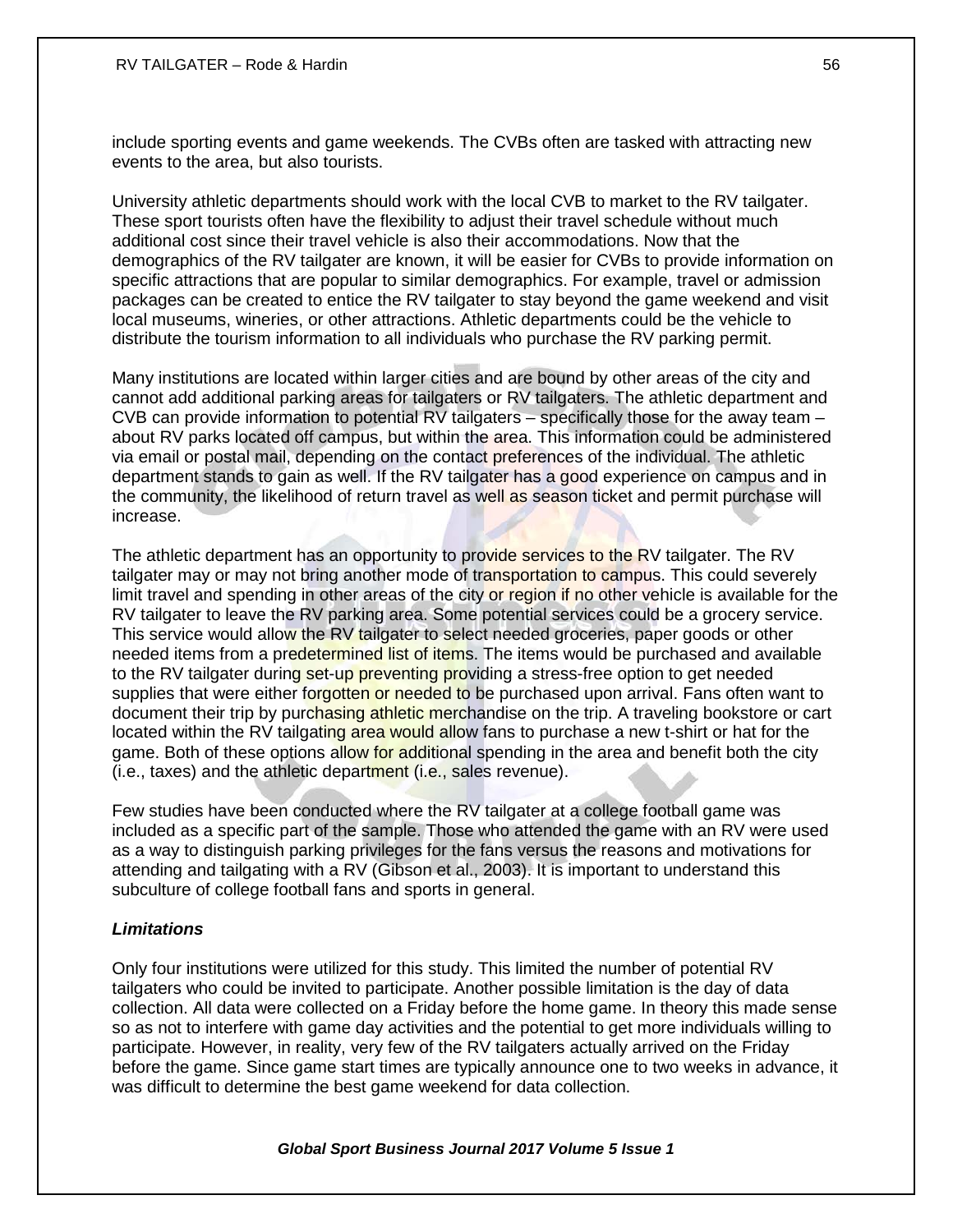In all four instances, the game start time was the following evening which might have led to more people traveling Friday evenings and arriving very late or traveling early Saturday morning. The late game start time may have affected the number of potential participants for the study. In the future, data collection should be done on Saturday, or game day, to maximize the number of possible participants. Many of the participants indicated that more people would be tailgating with them on Saturday. It would also perhaps be beneficial to collect data at specific games to determine of the motivations vary, e.g. rivalry games, homecoming, season-openers.

Gaining access to the RV parking areas was another limitation. One of the institutions only allowed access during a specific set time in order to comply with their non-solicitation rules. Fridays before a home game, local sponsors provide a dinner to all those in the RV parking area. The RV park president only allowed permission to seek participants at this dinner. Many potential participants were hesitant to participate and left immediately following the dinner and door prizes. The lack of opportunity at this site solicit participation hindered the amount of completed surveys collected at the institution. Another institution allowed permission to seek participants, but restricted the number and location of RV parking areas allowed to visit. While this restriction actually provided a mix of season and individual game permit holders, it may have altered the demographics of the group since season tickets were not required to purchase a permit for the designate lots. Also, other parking lots on the campus were reserved for high dollar donors, which were not represented in the sample from this particular institution.

## *Future research*

The idea of the RV tailgater is new and will require additional research to learn more about this group of individuals. Sport tourism is still a growing area of research but lends itself to learning more about the RV tailgater. To learn more about the RV tailgater, future studies should include more institutions within the same conference to better generalize and learn about the RV tailgating population. College football is popular throughout the United States, but is considered a way of life in the South. This study focused on college football in the South, particularly a high profile conference.

The RVIA found that RV owners are most likely from the Pacific Northwest. Looking at the RV tailgater in other regions of the United States is important to learning more about who these individuals are and why they are motivated to travel to college football games with a RV. The comparison of RV tailgaters across the Power 5 Division I FBS conferences would give insight into the group. It would also be helpful to understand how they are different across the country because each CVB will need to market their area differently based on the characteristics of the RV tailgaters and tourists for the area. Research should also examine of the RV tailgaters are participating in other activities either prior to the game or in the days past the game.

In addition to applying the study to different potential RV tailgaters across the United States, the information collected from this and future studies could be examined through the lens of different theories. For example, expectant value theory could look at the social behaviors of RV tailgaters along with the identified motivations for the group. Future research might also include utilizing destination image as a moderator between the factors identified and satisfaction and behavioral intentions.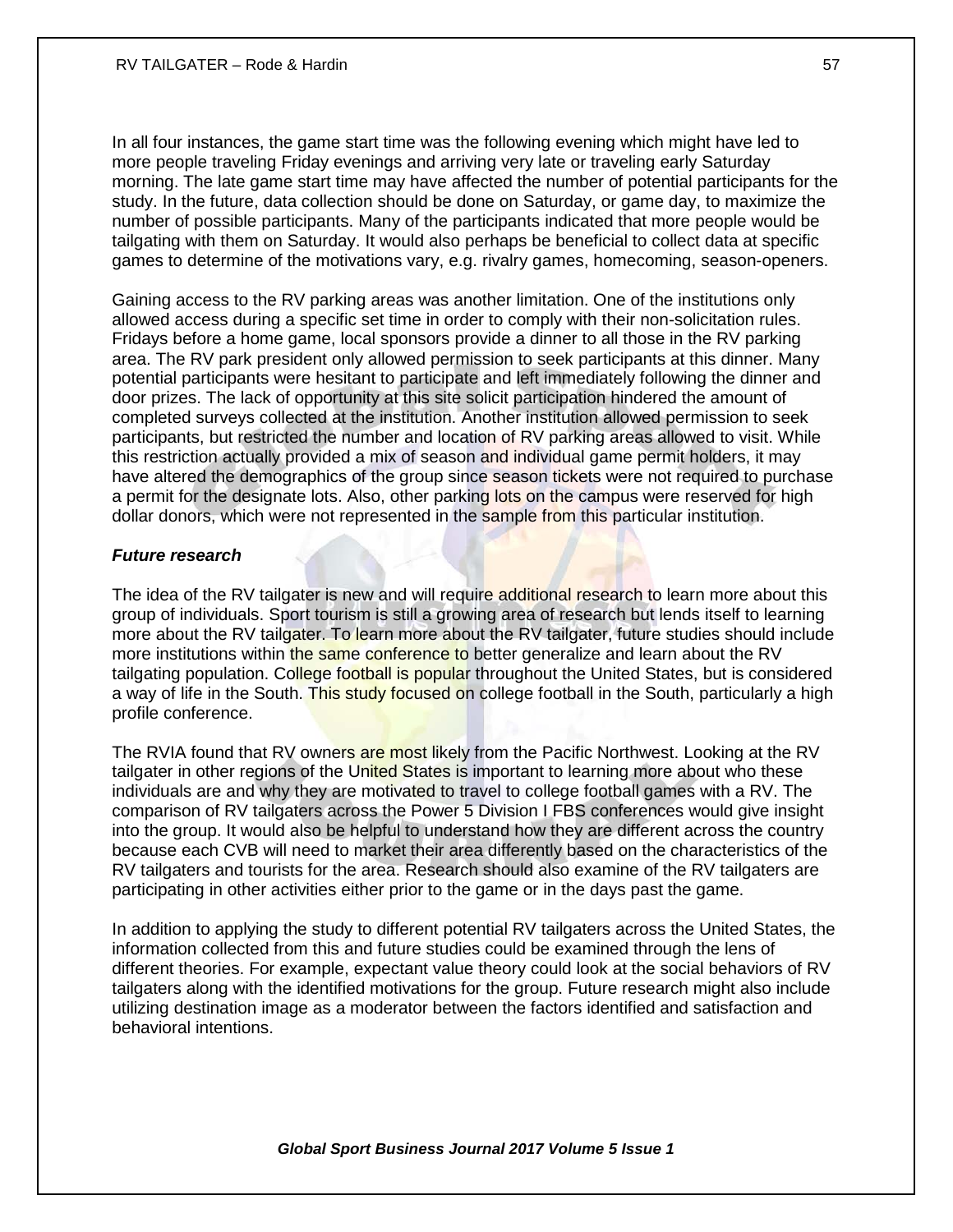## **References**

- Ajzen, I. (1985). From Intentions to Actions: A Theory of Planned Behavior. In P. D. J. Kuhl & D. J. Beckmann (Eds.), *Action Control* (pp. 11–39). Springer Berlin Heidelberg. Retrieved from http://link.springer.com/chapter/10.1007/978-3-642-69746-3\_2
- Ajzen, I. (1987). *Attitudes, Traits, and Actions: Dispositional Prediction of Behavior in Personality and Social Psychology, Adances in Experimental Social Psychology* (Vol. 20). Academic Press.

Ajzen, I. (1989). *Attitude, Structure and Behavior, in Attitude Structure and Function*. (A. R. Pratkanis, S. Breckler, & A. Greenwald, Eds.). Psychology Press.

- Ajzen, I. (1991). The theory of planned behavior. *Organizational Behavior and Human Decision Process*, *50*, 179–211.
- Bamberg, S., Ajzen, I., & Schmidt, P. (2003). Choice of travel mode in the Theory of Planned Behavior: The roles of past behavior, habit, and reasoned action. *Basic and Applied Social Psychology*, *25*(3), 175–187.
- Billing, J. E., Holt, D., & Smith, J. (1985). *Athletic fund-raising: Exploring the motives behind donations.* Chapel Hill, NC: University of North Carolina Press.
- Chen, N., & Funk, D. C. (2010). Exploring destination image, experience and revisit intention: A comparison of sport and non-sport tourist perceptions. *Journal of Sport & Tourism*, *15*(3), 239–259.
- Conner, M., & Armitage, C. J. (1998). Extending the theory of planned behavior: A review and avenues for further research. *Journal of Applied Social Psychology*, *28*(15), 1429–1464.
- Cunningham, G. B., & Kwon, H. (2003). The theory of planned behaviour and intentions to attend a sport event. *Sport Management Review*, *6*, 127–145.
- Dionísio, P., Leal, C., & Moutinho, L. (2008). Fandom affiliation and tribal behaviour: a sports marketing application. *Qualitative Market Research: An International Journal, 11*(1), 17– 39.
- Drenten, J., Peters, C. O., Leigh, T., & Hollenbeck, C. R. (2009). Not just a party in the parking lot: An exploratory investigation of the motives underlying the ritual commitment of football tailgaters. *Sport Marketing Quarterly, 18*(2).
- Fishbein, M. (1967). *Readings in Attitude Theory and Measurement*. New York: Wiley.
- Gibson, H. (2005). Sport tourism: Concepts and theories. An introduction. *Sport in Society*, *8*(2), 133–141.
- Gibson, H. (2005). Towards an understanding of "why sport tourists do what they do." *Sport in Society*, *8*(2), 198–217.
- Gibson, H. J. (1998). Active sport tourism: who participates? *Leisure Studies*, *17*(2), 155–170.
- Gibson, H. J. (2004). Moving beyond the "what is and who" of sport tourism to understanding "why." *Journal of Sport & Tourism*, *9*(3), 247–265.
- Gibson, H. J., Willming, C., & Holdnak, A. (2003). Small-scale event sport tourism: fans as tourists. *Tourism Management*, *24*(2), 181–190.
- Gladden, J. M., Mahony, D. F., Apostolopoulou, A., & others. (2005). Toward a better understanding of college athletic donors: What are the primary motives. *Sport Marketing Quarterly, 14*(1), 18–30.
- Gordon, K. O. (2013). Emotion and memory in nostalgia sport tourism: examining the attraction to postmodern ballparks through an interdisciplinary lens. *Journal of Sport & Tourism*, *18*(3), 217–239.
- Funk, D.C., Haugtvedt, C.P., & Howard, D.R. (2000). Contemporary attitude theory in sport: Theoretical considerations and applications. *Sport Management Review, 3*, 125-144.
- Hair, J. H., Jr., Black, W. C., Babin, B. J., & Tatham, R. L. (2005). *Multivariate data analysis.* Upper Saddle River, NJ: Prentice Hall.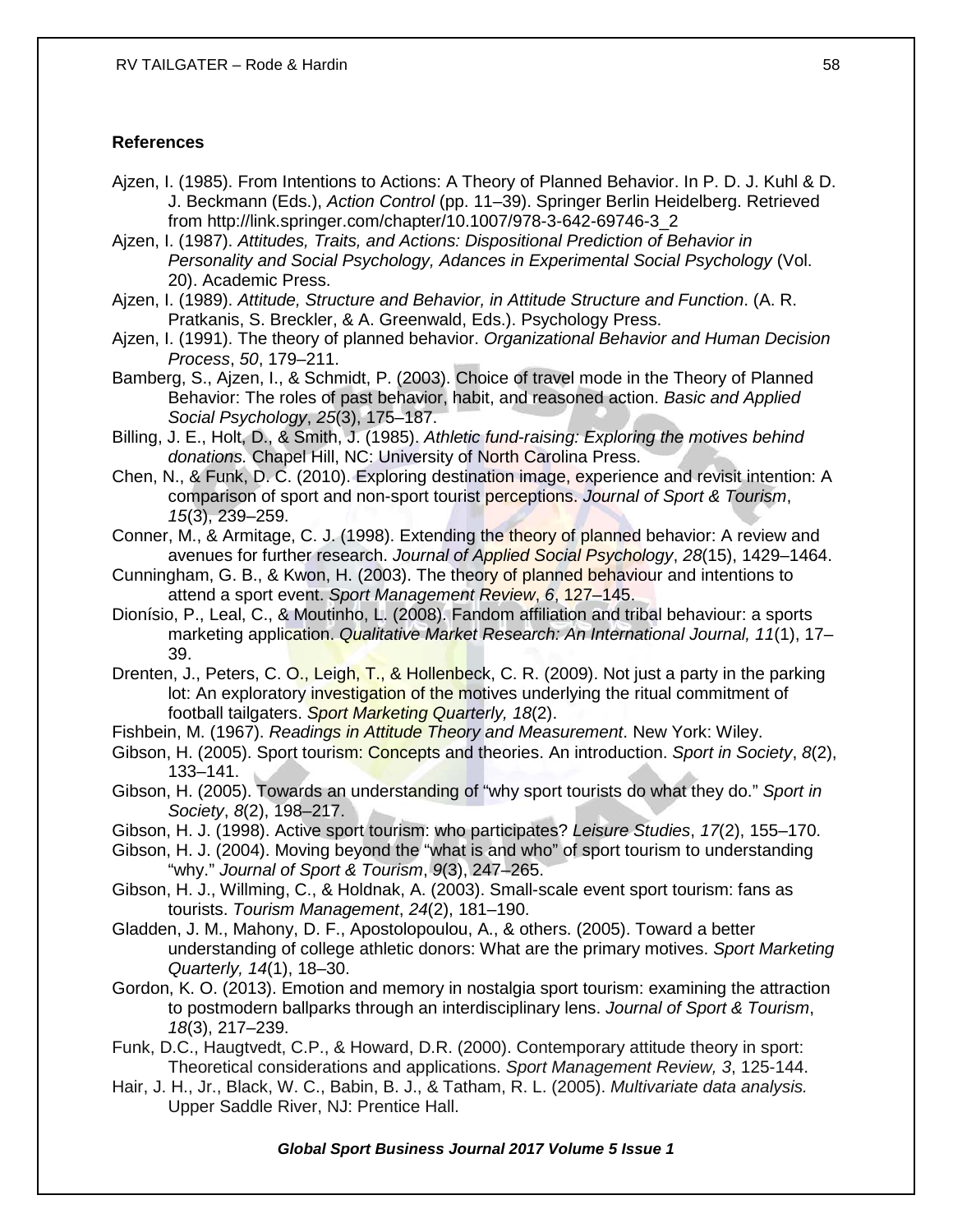- Hardy, A., & Gretzel, U. (2011). Why we travel this way: An exploration into the motivations of recreational vehicle users. In *Drive Tourism: Trends and Emerging Markets* (pp. 194– 209). Routledge.
- Hinch, T. D., & Higham, J. E. (2001). Sport tourism: A framework for research. *International Journal of Tourism Research*, *3*(1), 45–58.
- Hinch, T., & Higham, J. (2005). Sport, Tourism and Authenticity. *European Sport Management Quarterly*, *5*(3), 243–256.
- Hrubes, D., Ajzen, I., & Daigle, J. (2001). Predicting hunting intentions and behavior: An application of the Theory of Planned Behavior. *Leisure Sciences*, *23*(3), 165–178.
- Huang, S., & Hsu, C. H. C. (2009). Effects of travel motivation, past experience, perceived constraint, and attitude on revisit intention. *Journal of Travel Research, 48*(1), 29–44.
- Hur, Y., Ko, Y. J., Valacich, J., & others. (2007). Motivation and concerns for online sport consumption. *Journal of Sport Management, 21*(4), 521.
- James, J., Breezeel, G. S., & Ross, S. (2001). A two-stage study of the reasons to begin and continue tailgating. *Sport Marketing Quarterly*, *10*(4), 212–222.
- Kaiser, H. F. (1960). The application of electronic computers to factor analysis. *Educational and Psychological Measurement, 20*(1), 141–151.
- Kerstetter, D., Stansfield, M., Dombroski, P., Bae, S. Y., Usher, L., & McKinney, M. (2012). The multiple meanings associated with the football tailgating ritual*. In: Fisher, Cherie LeBlanc; Watts, Clifton E., Jr., eds. Proceedings of the 2010 Northeastern Recreation Research Symposium. Gen. Tech. Rep. NRS*. Retrieved from http://www.nrs.fs.fed.us/pubs/gtr/gtr-p-94papers/06kerstetter-p94.pdf
- Kurtzman, J., & Zauhar, J. (2005). Sports tourism consumer motivation. *Journal of Sport & Tourism*, *10*(1), 21–31.
- Leiper, N. (1990). Tourist attraction systems. *Annals of Tourism Research*, *17*(3), 367–384.
- McCullough, B. P. (2013). Identifying the influences on sport spectator recycling behaviours using the theory of planned behaviour. *International Journal of Sport Management & Marketing*, *14*(1-4), 146–168.
- McCullough, B. P., & Cunningham, G. B. (2011). Recycling intentions among youth baseball spectators. *International Journal of Sport Management & Marketing*, *10*(1/2), 104–120.
- Nauright, J. (2004). Global games: Culture, political economy and sport in the globalized world of the 21st century. *Third World Quarterly, 25*(7), 1325-1336.
- *RV Perceptions & Purchase Motivators: A Communications Planning Study*. (2010). Retrieved from http://www.rvia.org/?ESID=pstudy
- Raney, A. A. (2006). Why we watch and enjoy mediated sports. *Handbook of sports and media*, 313-329.
- Riaz, S., Rambli, D. R. A., Salleh, R., & Mushtaq, A. (2010). Study to investigate learning motivation factors within formal and informal learning environments and their influence upon web-based learning. *iJET, 5*(4), 41–50.
- Roche, S., Spake, D. F., & Mathew, J. (2013). A model of sporting event tourism as economic development. *Sport, Business and Management, 3*(2), 147-157.
- Sagas, M., Cunningham, G. B., & Pastore, D. (2006). Predicting head coaching intentions of male and female assistant coaches: An application of the theory of planned behavior. *Sex Roles*, *54*(9-10), 695–705.
- Schmidt, R., & Watanabe, Y. (2001). Motivation, strategy use, and pedagogical preferences in foreign language learning. *Motivation and Second Language Acquisition, 23*, 313–359.
- Schofield, J.A. (1983). Performance and attendance at professional team sports. *Journal of Sport Behavior, 6*(4), 196-206.
- Seo, W. J., & Green, B. C. (2008). Development of the motivation scale for sport online consumption. *Journal of Sport Management*, *22*(1).